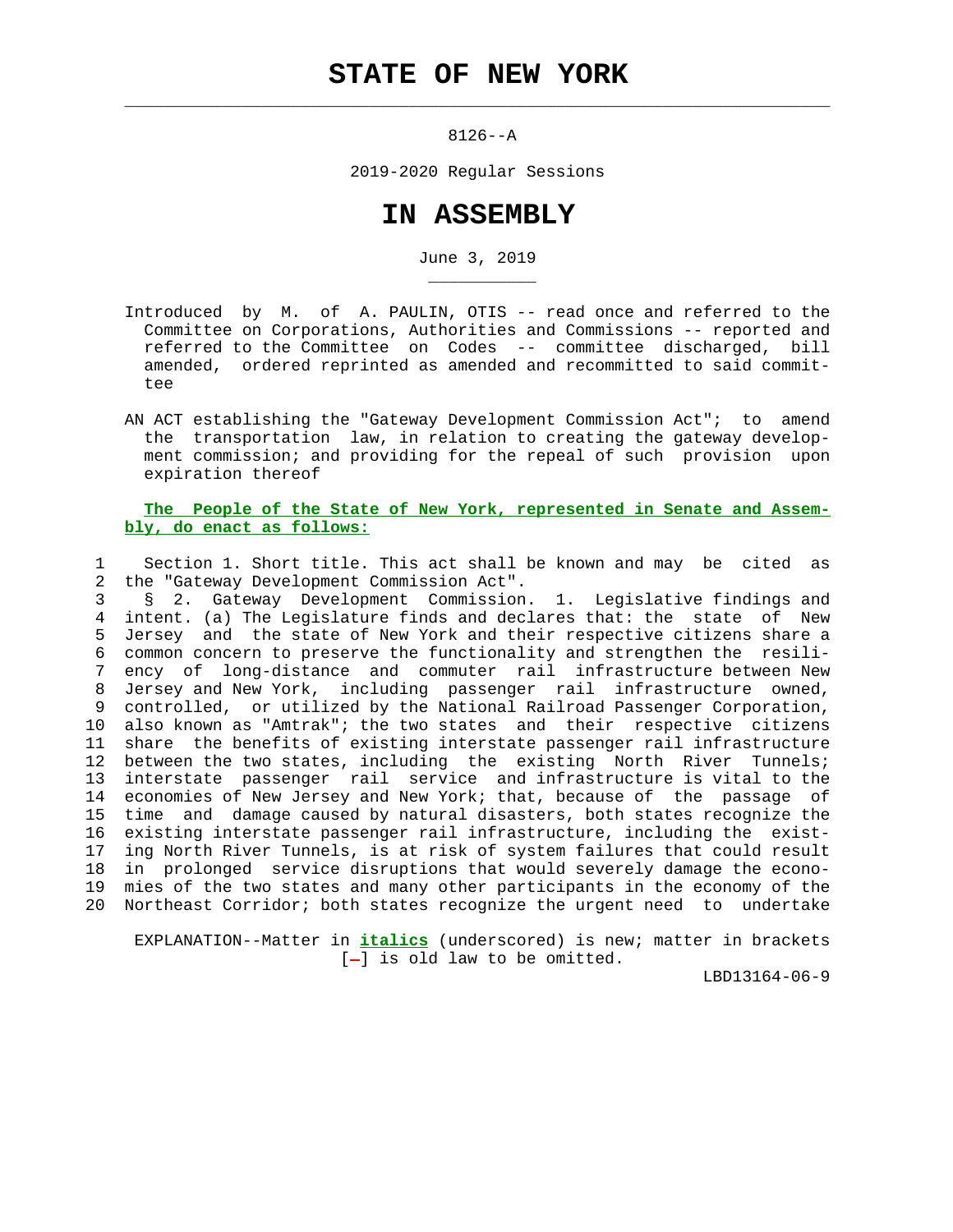1 projects necessary to create passenger rail capacity under the Hudson 2 River, rehabilitate passenger rail infrastructure, maintain current 3 levels of long-distance and commuter rail service between the two states 4 and provide additional reliability, safety and security; the citizens of 5 both states will share the benefits of expanded capacity and rehabili- 6 tated passenger rail infrastructure between the two states; and there 7 has been a long history of cooperation among state and local govern- 8 mental entities, Amtrak, and various private organizations and individ uals in the two states to ensure the preservation of a variety of 10 passenger rail service options.

 11 (b) The legislature therefore determines that there is a need to 12 endorse and formalize that bi-state cooperative effort to help ensure 13 that the functionality of long-distance and commuter rail infrastructure 14 between New Jersey and New York and thence throughout the Northeast 15 Corridor, is preserved and maintained for the benefit of the economy of 16 New Jersey and New York and for the well-being of present and future 17 generations of citizens in both states; and that the creation of a 18 bi-state commission that shall be a body corporate and politic estab- 19 lished by the state of New Jersey and the state of New York, acting in 20 the public interest and exercising essential governmental functions, is 21 an appropriate means to accomplish these very important goals and is not 22 intended to impair, limit, diminish, or otherwise affect any right, 23 power, or jurisdiction of the United States of America or any depart- 24 ment, branch, agency, court, bureau, or other instrumentality thereof 25 with respect to any matter, or grant or confer any right or power on 26 such bi-state commission, or any officer or trustee thereof, to regulate 27 commerce between the states.

 28 (c) It is the intention of the legislature that the commission so 29 created constitute an institution which has been established by the 30 states to effectuate a public purpose and is therefore eligible to apply 31 for financial assistance from the United States government, including 32 the agencies thereof.

 33 2. Definitions. Except where different meanings are expressly speci- 34 fied in subsequent provisions of this section, the following terms shall 35 have the following meanings:

36 (a) "Act" means the Gateway Development Commission act.

 37 (b) "Amtrak" means the National Railroad Passenger Corporation, a 38 corporation organized under 49 U.S.C. § 24101 et. Seq. and the laws of 39 the District of Columbia.

40 (c) "Board" means the board of commissioners of the commission.

 41 (d) "Commission" shall mean the gateway development commission which 42 is established pursuant to this act.

 43 (e) "Facilitate" means the planning, designing, financing, acquisi- 44 tion, development, redevelopment, expansion, construction, recon- 45 struction, replacement, approval of works, lease, leaseback, licensing, 46 consigning, asset management, optimization, rehabilitation, repair, 47 alteration, improvement, extension, management, ownership, use and 48 effectuation of the matters described in this act. "Facilitation" shall 49 have a concomitant meaning.

 50 (f) "Full Funding" means the sum of commitments to fund, from sources 51 deemed by the Commission to be creditworthy, plus Commission cash-on- 52 hand, plus any institution of a tariff or an agreement to impose user 53 fees not subject to further approvals (if any), plus such other sources 54 of funding deemed certain to be available as and when required, found by 55 the Commission to be sufficient to facilitate the project or a discrete 56 component thereof which is beneficial to the public.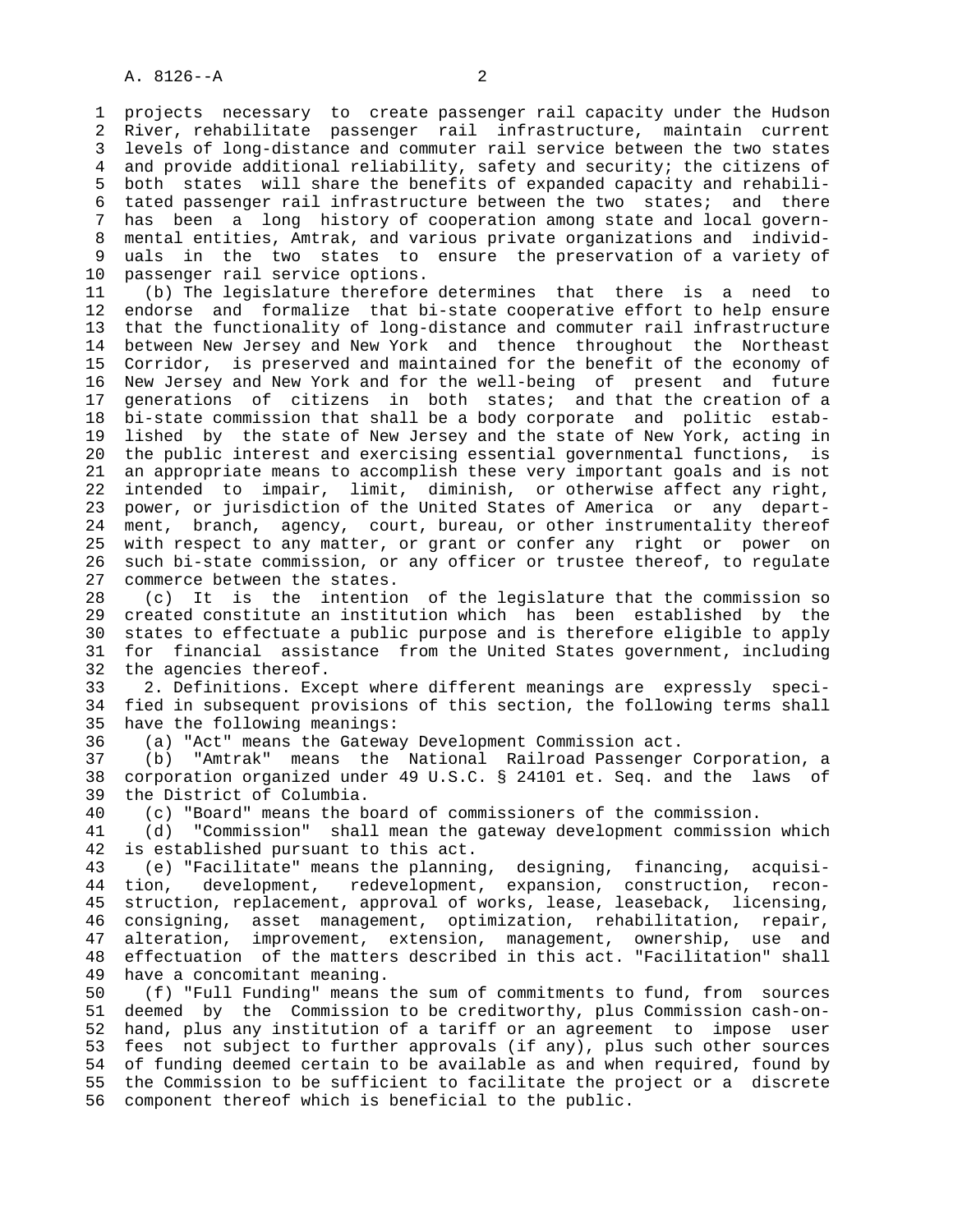1 (g) "Meeting" means any gathering, whether corporeal or by means of 2 communication equipment, which is attended by, or open to, the Board, 3 held with the intent, on the part of the commissioners present, to act 4 as a unit upon the specific public business of the Commission. "Meeting" 5 does not mean a gathering (i) attended by less than a quorum of commis- 6 sioners; (ii) in which the board is engaged in ordinary course super- 7 vision of Commission staff; (iii) in which consideration of Commission 8 business matters are informally discussed without the intent or effect 9 of effectuating any action of the Commission; or (iv) attended by or 10 open to all the members of three or more similar public bodies at a 11 convention or similar gathering.

 12 (h) "Project" means a passenger rail transportation project between 13 Penn Station, Newark, New Jersey and Penn Station, New York, New York 14 currently referred to as the "Gateway Program" consisting of:

 15 (i) phase one of the Project including: the replacement of the exist- 16 ing Portal Bridge; the construction of a tunnel connecting the states of 17 New York and New Jersey and the completion of certain ancillary facili- 18 ties including construction of concrete casing at Hudson Yards in 19 Manhattan, New York; the rehabilitation of the existing North River 20 Tunnels; all Projects necessary to connect the aforesaid Projects to the 21 contiguous Amtrak Northeast Corridor Facilities; and

 22 (ii) phase two of the Project including: the Portal South Bridge 23 Project; the Sawtooth Bridge replacement Project; the Secaucus Loop 24 Project; the Secaucus Junction renovation and expansion Project; and the 25 Penn Station South Project, and other related Projects, but only if such 26 phase two projects are authorized pursuant to a memorandum of under- 27 standing between the Governor of New York, the Governor of New Jersey 28 and Amtrak.

 29 (i) "Public business" means matters which relate in any way, directly 30 or indirectly, to the performance of the functions of the commission or 31 the conduct of its business.

 32 3. Creation of the Commission; purposes. There is hereby created the 33 Gateway Development Commission, a body corporate and politic established 34 by the state of New Jersey and the state of New York, which shall be 35 deemed to be acting in the public interest and exercising essential 36 government functions in taking action hereunder and which shall be a 37 public authority and a government sponsored authority. The purposes of 38 the Commission shall include the following:

39 (a) Facilitate the Project;

 40 (b) Coordinate activities of governmental entities, Amtrak, and 41 private entities providing assistance to the Project or otherwise regu- 42 lating the Project, with a view to achieving full funding, and encourage 43 and enable such parties to participate in the effectuation of the 44 Project;

 45 (c) act as a coordinating agency to arrange for cooperation among the 46 federal government, the state of New Jersey, any local government there- 47 of, the state of New York, any local government thereof, any agency, 48 instrumentality, department, commission, or authority of any one or more 49 of the foregoing, any bi-state agency, Amtrak, any individual or private 50 firm, entity or corporation, or with any one or more of them (including 51 by contract among the parties), for and in connection with the Facili- 52 tation of the Project for any of the purposes of this act, and to enter 53 into an agreement or agreements (and from time to time to enter into 54 agreements amending or supplementing the same) with the federal govern- 55 ment, the state of New Jersey, any local government thereof, the state 56 of New York, any local government thereof, any agency, instrumentality,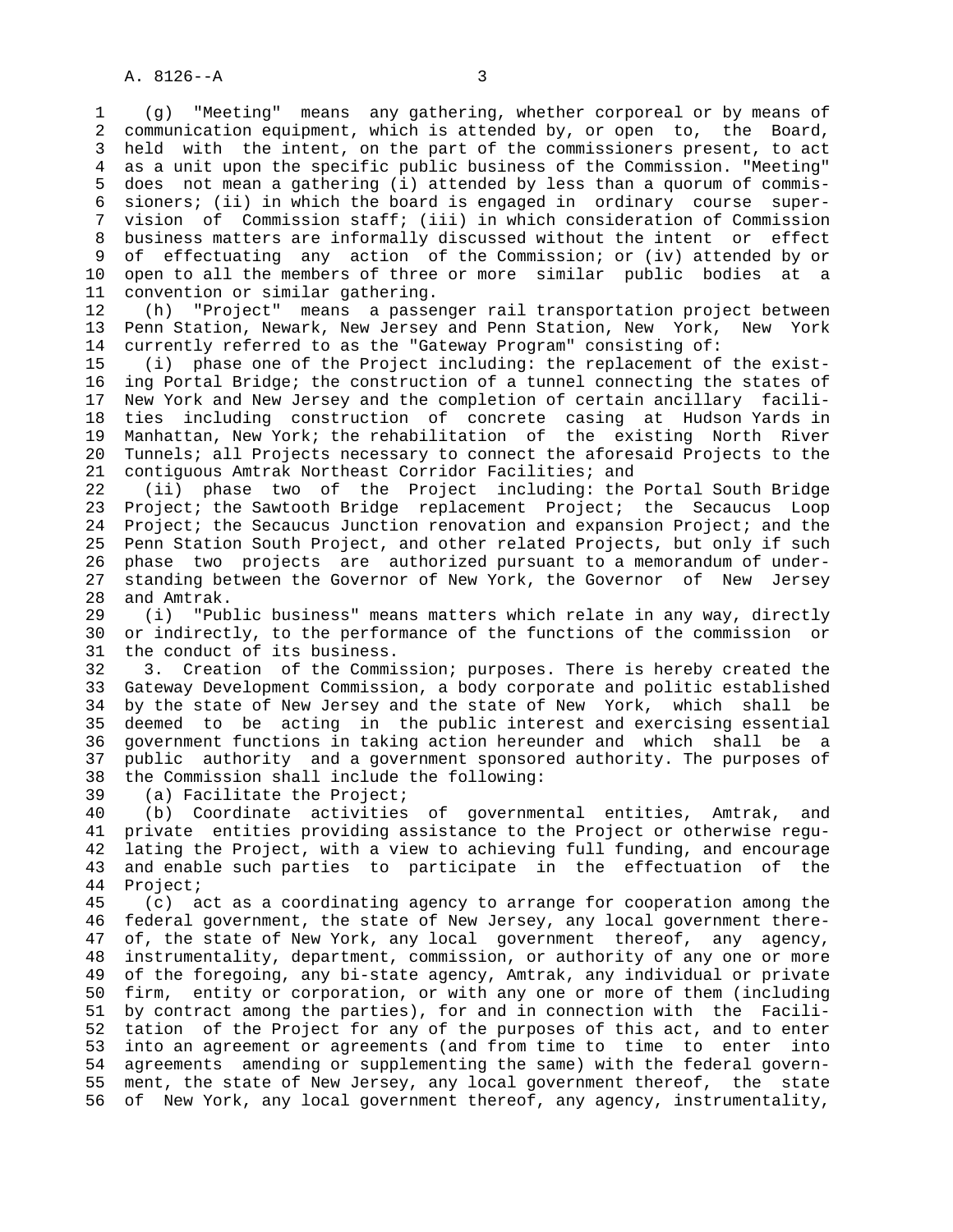1 department, commission, or authority of any one or more of the forego- 2 ing, any bi-state agency, Amtrak, any individual or private firm, entity 3 or corporation, or with any one or more of them, for or relating to such 4 purposes, including but not limited to agreements with respect to finan- 5 cial assistance, loans, grants or any other funding as may be available 6 for the Project. The Commission is hereby intended to qualify for, 7 authorized, and empowered to apply for and accept, financial assistance, 8 loans, grants, or any other funding for such purposes under federal, 9 state, or local laws, and to make application directly to the appropri- 10 ate officials or agencies for the application for and receipt of feder- 11 al, state or local assistance, loans, grants or any other funding in aid 12 of any of the purposes of this act;

 13 (d) pursue efforts to assist federal or state agencies and other enti- 14 ties to fulfill their goals set forth in federal law or the laws of New 15 York or New Jersey to further passenger rail transportation between 16 states including 49 U.S.C. §24901, et seq.;

 17 (e) take any and all actions authorized by this act which are or may 18 be necessary or appropriate to constitute and maintain itself as an 19 applicant eligible to qualify to apply for and be awarded financial 20 assistance, loans, grants or other funding as may be available for the 21 Project, including that awarded by federal, state, and local governments 22 and the agencies thereof; and

 23 (f) facilitate the Project by making and enforcing such rules and 24 regulations; and

 25 (i) accepting, collecting, and receiving funds pursuant to the 26 provisions of the memorandum of understanding established pursuant to 27 subdivision nineteen of this act, which may include bonded revenues, 28 state appropriations, dedicated revenues, and any other funds or reven- 29 ues made available pursuant to that memorandum of understanding, and 30 using those funds to provide for the financing, construction or asset 31 management of the project and the payment of, with interest upon, and 32 the amortization and retirement of bonds or other securities or obli- 33 gations issued or insured for Project purposes, including establishment 34 of prudent reserves, in the same manner that all funds or revenues 35 included in the memorandum of understanding established pursuant to 36 subdivision nineteen of this act may be used for such purposes; and

 37 (ii) establishing, levying, and collecting tolls and fees payable by 38 entities using the Project or any portion thereof, as it may deem neces- 39 sary or appropriate, provided that any such tolls or fees:

 40 (A) shall not be established at a rate greater than the amount deter- 41 mined by the commission to be necessary to meet the expenses of the 42 financing, construction, or asset management of the Project, including 43 the establishment of prudent reserves;

 44 (B) shall be approved by an affirmative vote of the board, in accord- 45 ance with the voting requirements provided pursuant to this act, at a 46 meeting duly noticed and held, provided that the commission has complied 47 with subparagraph (iv) of this paragraph;

 48 (C) may be used to provide for the payment of, with interest upon, and 49 the amortization and retirement of bonds or other securities or obli- 50 gations issued or insured for Project purposes, including establishment 51 of prudent reserves, in the same manner that all funds or revenues 52 included in the memorandum of understanding established pursuant to 53 subdivision nineteen of this act may be used for such purposes;

 54 (D) shall not conflict with applicable federal law and the laws of the 55 state of New York and the state of New Jersey; and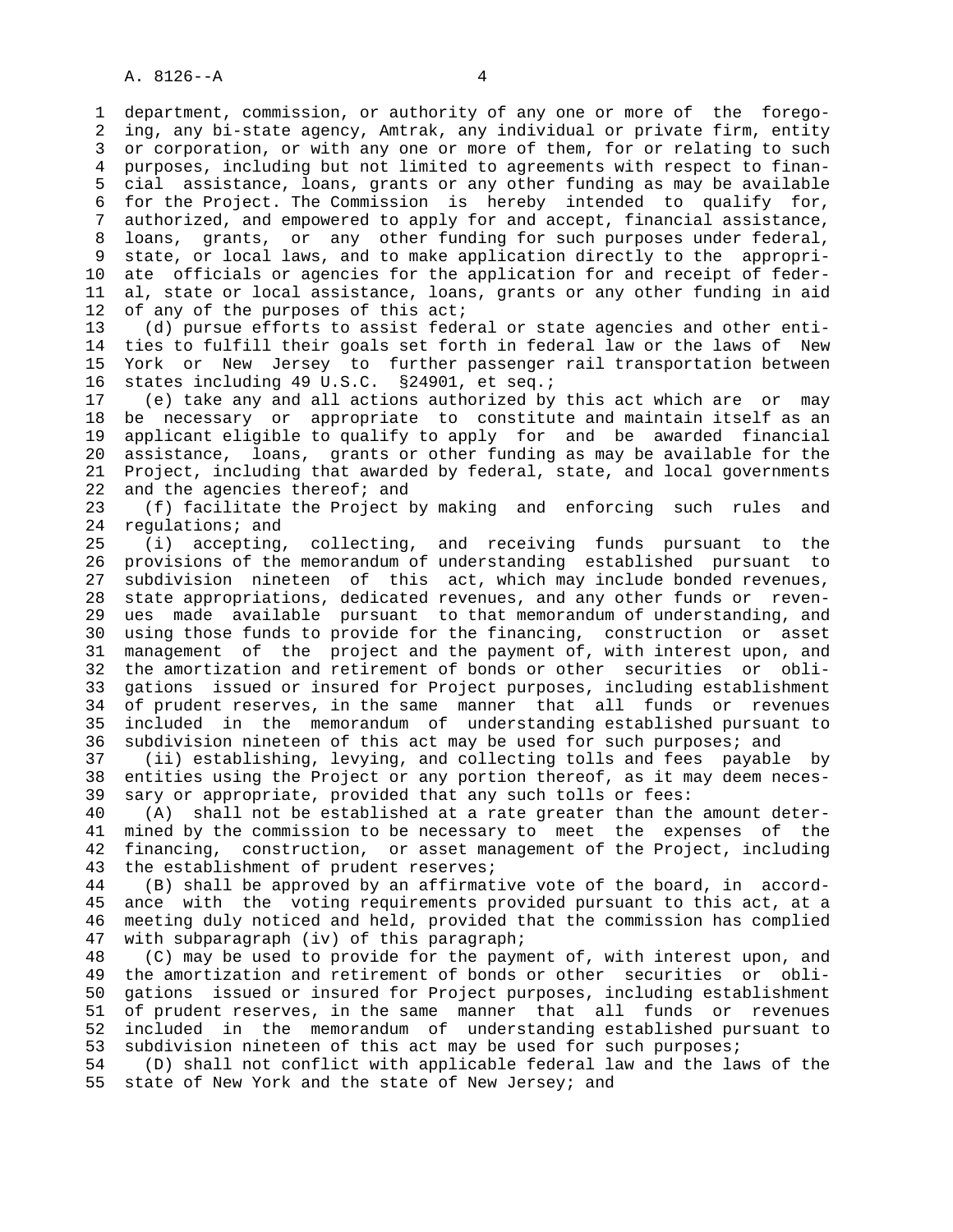1 (E) that may be directly or indirectly levied or imposed on or payable 2 by the New Jersey Transit Corporation shall be expressly and specif- 3 ically authorized pursuant to the memorandum of understanding estab- 4 lished pursuant to subdivision nineteen of this act, or any amendment 5 thereto, and that the revenue from any toll or fee shall count toward 6 the state share of funding pursuant to the memorandum of understanding. 7 (iii) The power of the commission to establish, levy, or collect tolls 8 or fees that are payable by the New Jersey Transit Corporation shall be 3 narrowly construed. narrowly construed. 10 (iv) Not less than thirty days and not more than ninety days prior to 11 any vote or action taken by the board to establish, levy, or collect a 12 toll or fee imposed by the commission or relating to any increase in a 13 toll or fee, the commission shall conduct at least three public hearings 14 in the manner prescribed as follows: 15 (A) Locations for public hearings shall be selected in such a way as 16 to be geographically accessible to a majority of users of the facility 17 or facilities to be impacted by the toll or fee, provided that at least 18 one hearing shall be held in each state. 19 (B) At least seventy-two hours before the first hearing held pursuant 20 to this section, the commission shall make the following information 21 available to the public, including posting on the commission's official 22 website: 23 (1) a written explanation of why the toll or fee, or any increase in a 24 toll or fee, is necessary; 25 (2) the amount of revenue expected to be generated from the establish- 26 ment of or increase in the toll or fee; and 27 (3) a detailed explanation of how the revenues raised from the estab- 28 lishment of or increase in the toll or fee is expected to be spent. 29 (C) Each hearing shall be attended by at least two commissioners from 30 New York and two commissioners from New Jersey in office at the time of 31 the hearing. 32 (D) The commission shall hold no more than one public hearing in a 33 single day, and each public hearing shall be scheduled to begin after 34 6:30 p.m., eastern standard time, on a weekday. 35 (E) The commission shall ensure that each of the requirements set 36 forth in this paragraph shall be complied with before placing on the 37 meeting agenda of the board any item or matter establishing, levying, or 38 collecting a toll or fee or relating to an increase in any toll or fee. 39 (g) Officers. The officers of the Commission shall include a chief 40 executive officer, a general counsel, a chief financial officer, a chief 41 ethics and compliance officer, and inspector general whom shall be 42 appointed by the Commission. Such officers shall not be required to be 43 established until the Commission is in receipt of necessary federal 44 funding for purposes of facilitating the Project. 45 4. Board of commissioners. (a) The Commission shall consist of seven 46 commissioners: three from the state of New York, three from the state of 47 New Jersey, and one directly appointed by Amtrak. The commissioner 48 appointed by Amtrak shall serve to represent Amtrak's interest, as 49 owner-operator or user of the Northeast Corridor, in the work to be 50 undertaken by the Commission. The New York commissioners shall be 51 appointed by the state of New York and the New Jersey commissioners 52 shall be appointed by the state of New Jersey in the manner determined 53 pursuant to the laws of each respective state. Any commissioner 54 appointed to the board shall have experience in one or more of the 55 following areas: transportation, public administration, business manage- 56 ment, finance, accounting, law, engineering, land use, urban and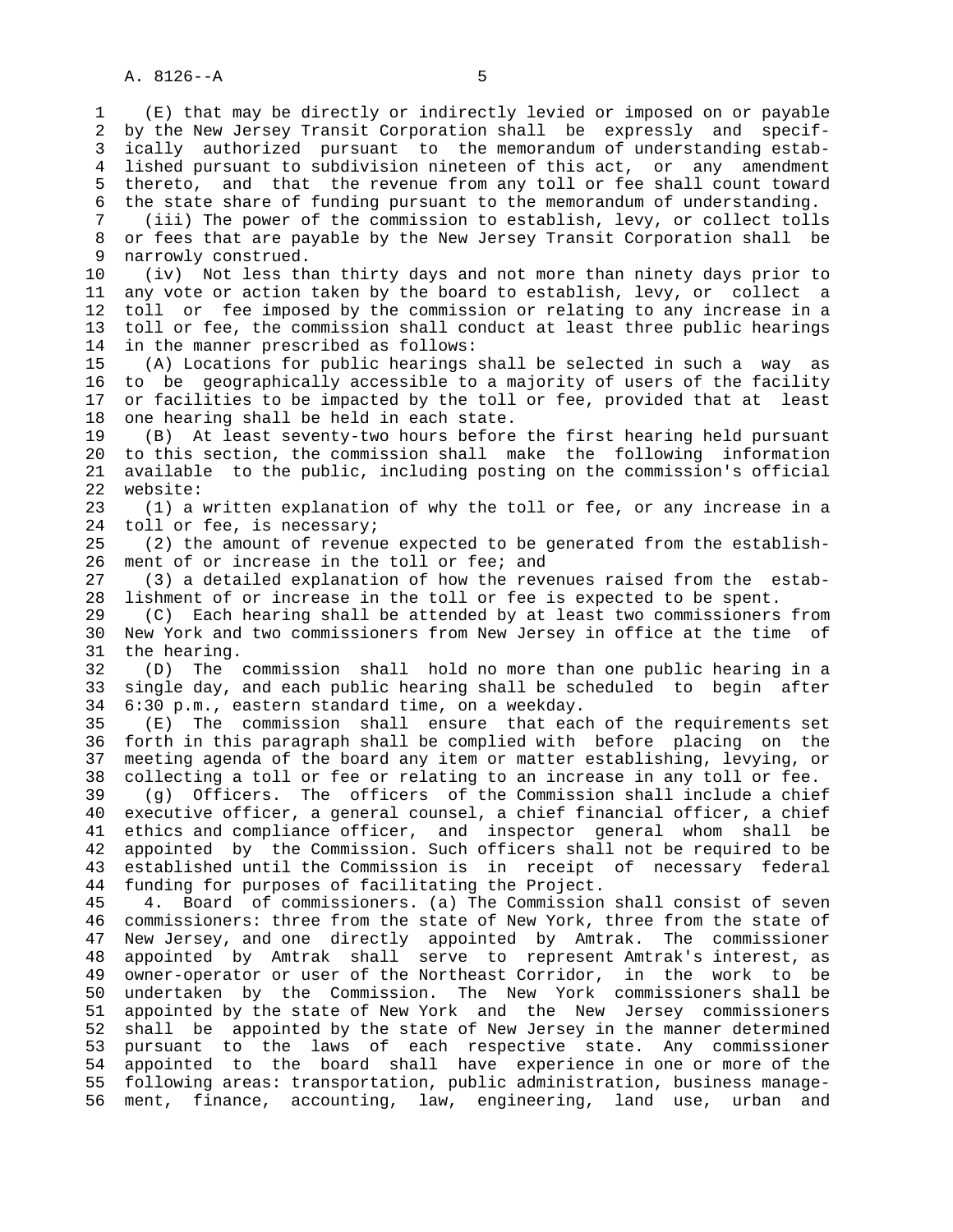1 regional planning, management of large capital projects, labor 2 relations, or have experience in some other area of activity central to 3 the mission of the Commission.

 4 (b) The term of each commissioner shall be three years. Each commis- 5 sioner may be reappointed pursuant to the laws of the state from which 6 the commissioner is appointed or, for the Amtrak appointee, pursuant to 7 any rule or policy adopted by Amtrak. A commissioner may automatically 8 continue to serve following the expiration of that commissioner's term until a successor is appointed and seated unless such action is prohib- 10 ited by the laws of each respective state or, for the Amtrak appointee, 11 any rule or policy adopted by Amtrak.

 12 (c) The governor of New York, governor of New Jersey, and Amtrak may 13 remove a commissioner appointed by such office or entity for inefficien- 14 cy, neglect of duty, or misconduct in office after giving him or her a 15 copy of the charges against him or her and an opportunity to be heard, 16 in person or by counsel in his or her defense, upon not less than ten 17 days' notice.

 18 (d) At the conclusion of a commissioner's term, the commissioner may 19 be reappointed for a successive three year term at the pleasure of the 20 party who originally appointed that commissioner.

 21 (e) In the event that a commissioner ceases to serve before the stated 22 expiration of the commissioner's term, the party that originally 23 appointed the commissioner may appoint a replacement to serve out the 24 remainder of the replaced commissioner's term and thereafter, the vacan- 25 cy shall be filled as provided for in paragraph (a) of this subdivision. 26 (f) Commissioners shall serve without compensation, but the Commission 27 may, within the limits of funds appropriated or otherwise made available 28 to it, reimburse commissioners for actual expenses necessarily incurred 29 in the discharge of their official duties.

 30 (g) The commissioners from the state of New Jersey and the commission- 31 ers from the state of New York shall be indemnified by the state of New 32 Jersey and the state of New York, respectively, to the same extent as 33 such state indemnifies a public officer for any claim or judgment aris- 34 ing out of such public officer's official duties.

 35 (h) No commissioner, including a co-chairperson, shall serve as any 36 other officer or employee of the Commission while serving as a commis- 37 sioner.

 38 (i) Oath of Office. The commissioners shall promulgate a commission- 39 er's oath of office in consultation with the chief ethics and compliance 40 officer within ninety days of the effective date of this act. Each 41 commissioner and officer shall also, before entering upon the duties of 42 his or her office, take and subscribe the constitutional oath of office, 43 consistent with the constitutions of both states where practicable, 44 which shall be promulgated within ninety days of the effective date of 45 this act. The oaths of office shall be filed in the office of the 46 Commission within ninety days of such commissioner or officer taking 47 office or ninety days after any such oath of office is promulgated if 48 such promulgation has not occurred.

 49 (j) Commissioner Statement. At the time that a commissioner takes and 50 subscribes the commissioner's oath of office, the commissioner shall 51 execute a statement declaring that the commissioner understands the 52 commissioner's independence and fiduciary obligation to perform duties 53 and responsibilities to the best of the commissioner's abilities, in 54 good faith and with proper diligence and care which an ordinarily 55 prudent person in like position would use under similar circumstances 56 and may take into consideration the views and policies of any elected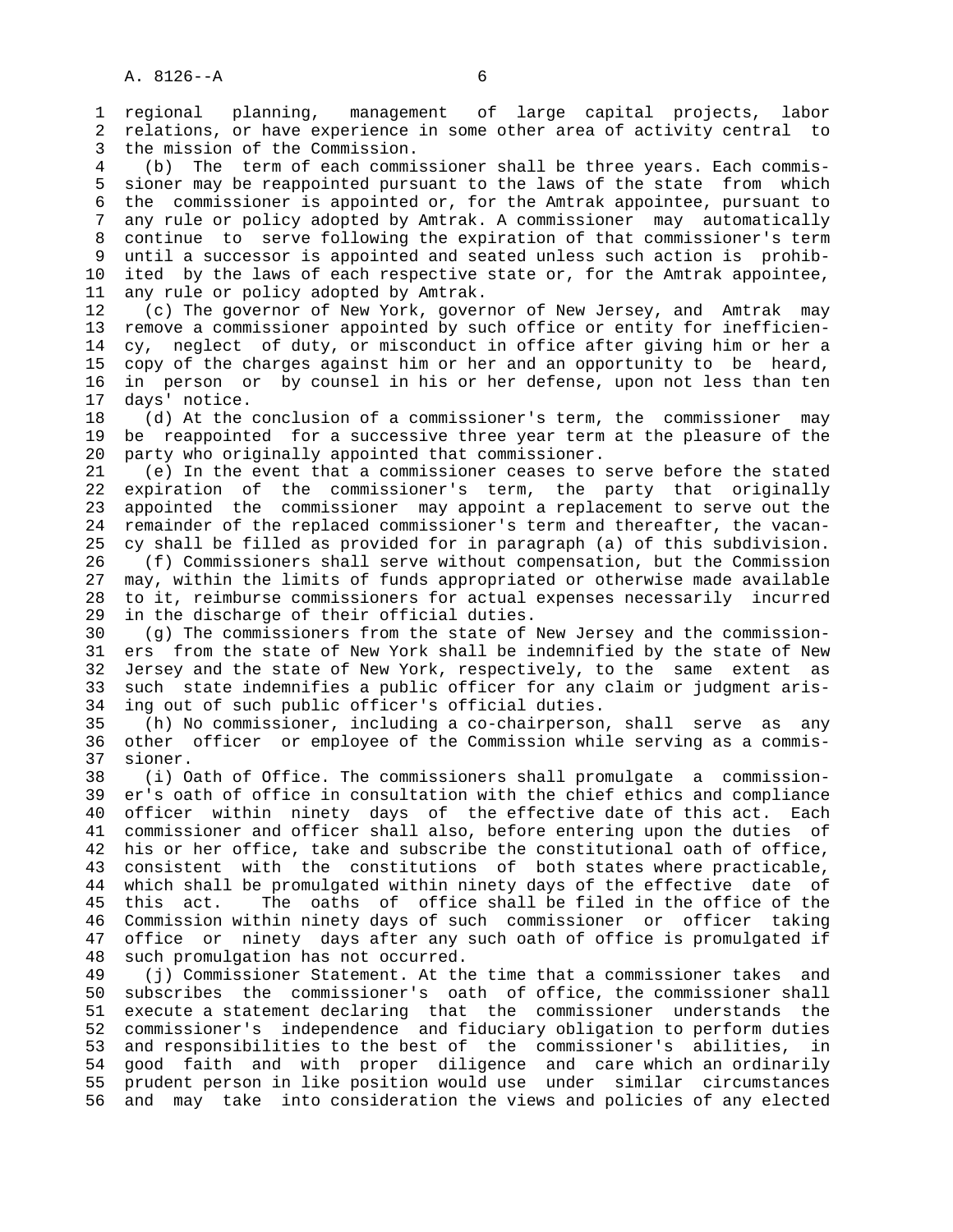1 officials or bodies and ultimately apply independent judgment in the 2 best interest of the Commission, its mission, and the public, consistent 3 with this enabling statute, mission, and by-laws of the Commission; and 4 that the fiduciary duty to the Commission is derived from and governed 5 by its mission.

 6 (k) Board Training. Individuals appointed to the board shall partic- 7 ipate in training approved by the chief ethics and compliance officer 8 regarding their legal, fiduciary, financial and ethical responsibilities 9 as commissioners of the Commission within six months of appointment to 10 the Commission. The commissioners shall participate in continuing train- 11 ing as may be required to remain informed of best practices, regulatory 12 and statutory changes relating to the effective oversight of the manage- 13 ment and financial activities of commissions or public authorities and 14 adhere to the highest standards of responsible governance.

 15 (l) Recusals. (i) A commissioner shall not vote on or participate in 16 any board or committee discussions or decisions with respect to an item 17 if the commissioner, a member of the commissioner's immediate family, or 18 a business in which the commissioner has an interest, has a direct or 19 indirect financial involvement that may reasonably be expected to impair 20 the commissioner's objectivity or independent judgement or that may 21 reasonably create the appearance of impropriety. A commissioner shall 22 report such a need for recusal to the general counsel when it arises. 23 The public shall be informed of any recusals prior to any board action 24 and the minutes shall clearly reflect that recusal.

25 (ii) For the purposes of this paragraph:

26 (A) "Immediate family" means a spouse, parent, child, or sibling.

 27 (B) "Interest" means: (1) if the business organization is a partner- 28 ship, the commissioner's immediate family is a partner or owner of ten 29 percent or more of the assets of the partnership, or (2) if the business 30 organization is a corporation, the commissioner's immediate family owns 31 or controls ten percent or more of the stock of the corporation, or 32 serves as a director or officer of the corporation.

 33 (m) Financial Disclosure. (i) Notwithstanding any provision of law to 34 the contrary, the commissioners, officers, and employees of the Commis- 35 sion shall file annual financial disclosure statements as provided in 36 this paragraph.

 37 (ii)(A) The commissioners appointed by the state of New York pursuant 38 to this act shall file annual financial disclosure statements pursuant 39 to section 73-a of the public officers law.

 40 (B) The commissioners appointed by the state of New Jersey shall file 41 annual financial disclosure statements as required by New Jersey state 42 law or executive order.

 43 (C) The commissioners appointed by Amtrak shall file annual financial 44 disclosure statements consistent with laws, rules, regulations, and 45 policies associated with filings of financial disclosures by Amtrak 46 employees and officers.

 47 (D) Financial disclosures of officers and employees shall, at a mini- 48 mum, be required of officers and employees who hold policy-making posi- 49 tions as determined by the commission, and officers and employees whose 50 base salary, either in the current or previous year, exceeds \$150,000, 51 which shall be adjusted for inflation annually in accordance with the 52 consumer price index for all urban wage earners and clerical workers 53 (CPI-W) as calculated by the federal government.

 54 5. Organization of the Commission; meetings. (a) The co-chairpersons 55 of the commission shall serve from among the commissioners appointed by 56 the state of New Jersey and the commissioners appointed by the state of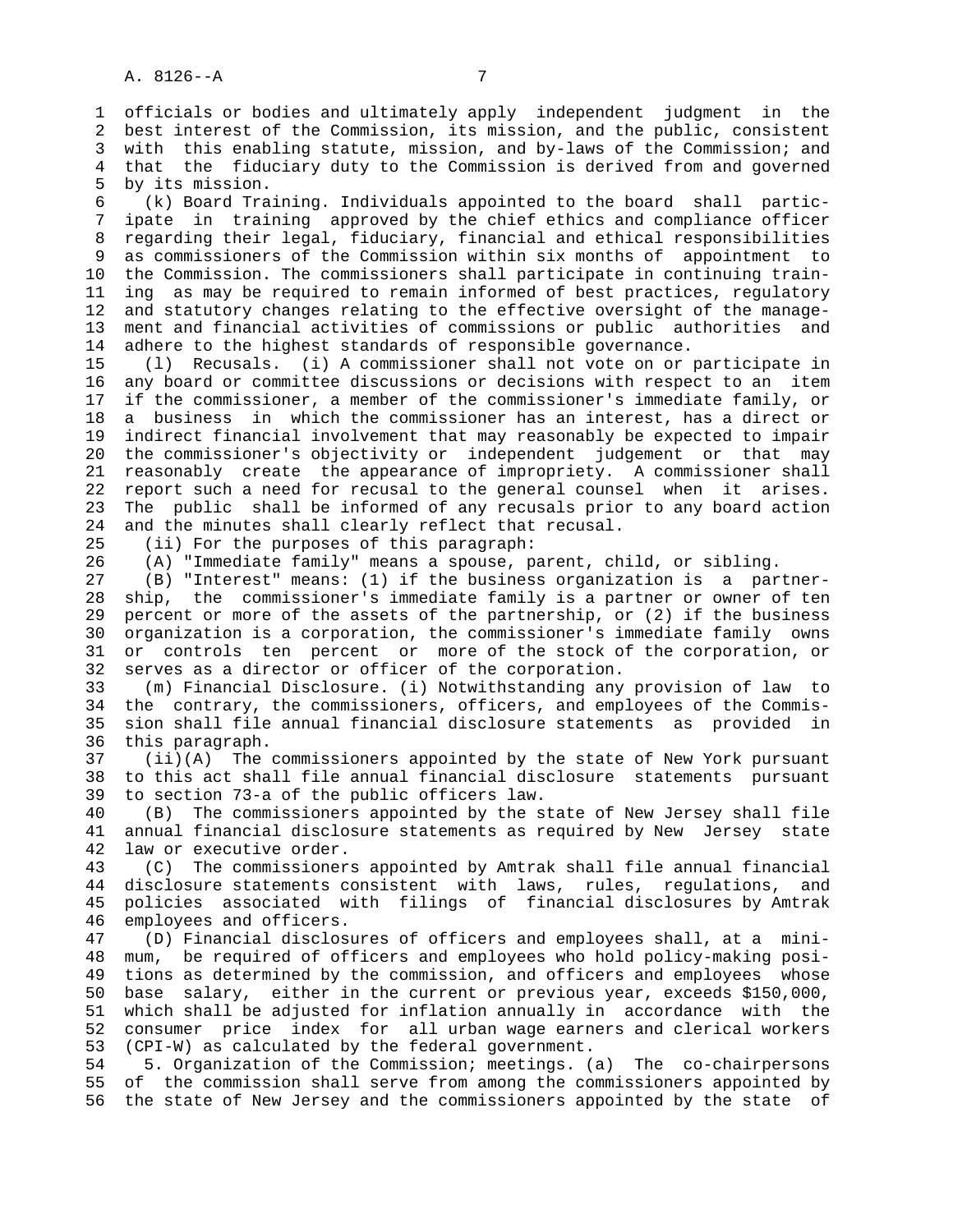1 New York and shall include one co-chairperson from New Jersey and one 2 co-chairperson from New York. The commissioner who shall serve as 3 co-chairperson from each state shall be decided in accordance with the 4 laws of each respective state or if the respective state has no laws 5 related to the selection of a co-chairperson then as elected by the 6 commissioners appointed from each respective state.

 7 (b) The commission shall meet regularly as it may determine. Meetings 8 shall be held at such times and places as the co-chairpersons of the<br>9 commission deem appropriate. To the maximum extent practicable, meetings commission deem appropriate. To the maximum extent practicable, meetings 10 shall be held on an alternating basis in New Jersey and New York.

 11 (c) The powers of the Commission may be exercised by the commissioners 12 at a meeting duly called and held where at least two New York commis- 13 sioners, two New Jersey commissioners, and the Amtrak commissioner are 14 present. Action may be taken and motions and resolutions adopted by the 15 Commission at any meeting thereof by the affirmative vote of at least 16 two New York commissioners, two New Jersey commissioners, and the Amtrak 17 commissioner. The commissioners shall adopt bylaws providing for attend- 18 ance protocols, voting procedures, and other matters related to the 19 conduct of the business of the Commission, including designating offi- 20 cers of the Commission.

 21 (d) The Commission may request the assistance and services of such 22 employees and agents as it may require and as may be made available to 23 it for the purpose of carrying out its duties under this act, which 24 agents may include private consultants and persons employed by or acting 25 as a consultant for the federal government, the state of New Jersey, any 26 local government thereof, the state of New York, any local government 27 thereof, any agency, instrumentality, department, commission or authori- 28 ty of any one or more of the foregoing, any bi-state agency, or of 29 Amtrak, and each such government and enumerated party is authorized to 30 provide any such assistance and services to the Commission.

 31 (e) The Commission may, within the limits of funds appropriated or 32 otherwise made available to it for those purposes, employ such profes- 33 sional, technical, clerical staff and consultants and incur such 34 expenses as it may deem necessary or appropriate in order to perform its 35 duties.

36 (f) The Commission shall:

 37 (i) adopt a mission statement that shall include facilitating and 38 completing the Project;

 39 (ii) adopt a code of conduct applicable to commissioners, officers, 40 employees, and vendors and other contractors with the Commission that 41 shall, at minimum, include applicable standards established by law in 42 each state;

 43 (iii) no later than January thirtieth, two thousand twenty, establish 44 a whistleblower access and assistance program protecting employees from 45 retaliation for disclosing information concerning acts of wrongdoing, 46 misconduct, malfeasance, or other inappropriate conduct based upon the 47 recommendations of the chief ethics and compliance officer;

 48 (iv) establish a policy requiring all commissioners, officers, and 49 employees with decision-making authority to maintain records regarding 50 contact with lobbyists. As used in this subparagraph, "contact" means 51 any conversation, in person or by telephonic or other electronic means, 52 or correspondence between any lobbyist engaged in the act of lobbying 53 and any person within the Commission who can make or influence a deci- 54 sion on the subject of the lobbying on the behalf of the Commission, and 55 shall include, at a minimum, all members of the board and all officers 56 of the Commission, "lobbyist" shall have the same meaning as defined in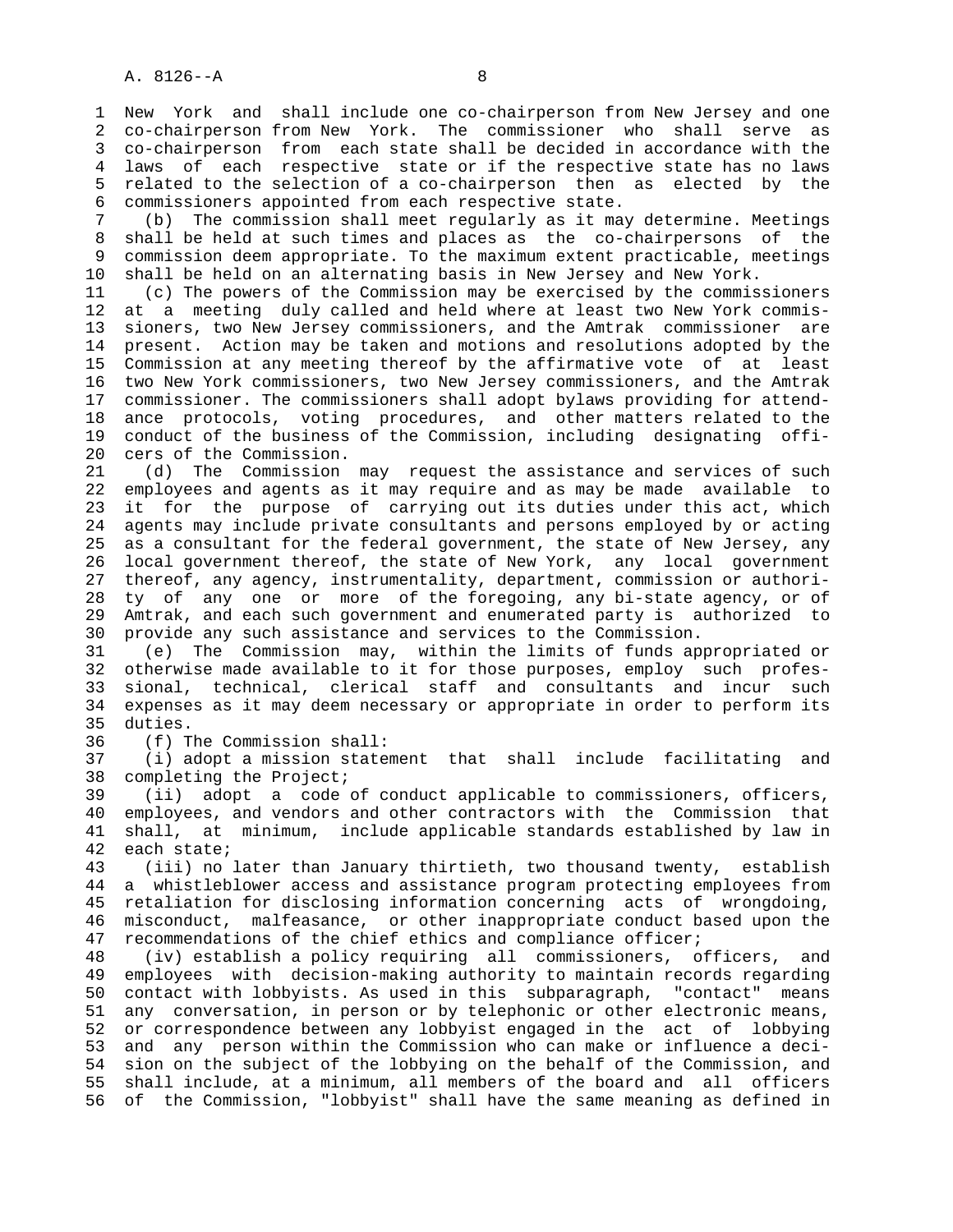1 the laws or, rules or regulations of either state, and "lobbying" shall 2 mean and include any attempt to influence: the adoption or rejection of 3 any rule or regulation having the force and effect of law by the Commis- 4 sion, the outcome of any proceeding by the Commission to establish, levy 5 or collect fees, tolls, charges or fares, the authorization, approval or 6 award of any agreements, contracts or purchase orders valued at \$500,000 7 or more; and

 8 (v) have an efficiency study of the Commission and its operations 9 conducted by an independent entity upon the request of the governors of 10 New York and New Jersey, and if no request is made, no longer than every 11 five years from initiation of Project construction.

 12 (g) Whistleblower Program. (i) The chief ethics and compliance officer 13 shall recommend to the board a whistleblower access and assistance 14 program to be administered by the inspector general that shall include, 15 but not be limited to:

 16 (A) establishing an email address and toll-free telephone, facsimile, 17 and text messaging lines available to employees;

 18 (B) offering advice regarding employee rights under applicable state 19 and federal laws and advice and options available to all persons; and

 20 (C) offering an opportunity for employees to identify concerns regard- 21 ing any issue at the Commission.

 22 (ii) Any communication between an employee and the inspector general 23 pursuant to this paragraph shall be held strictly confidential by the 24 inspector general, unless the employee specifically waives in writing 25 the right to confidentiality, except that such confidentiality shall not 26 exempt the inspector general from disclosing such information, where 27 appropriate, to the board and/or any law enforcement authority.

 28 (iii) The Commission shall not fire, discharge, demote, suspend, 29 threaten, harass, or discriminate against an employee because of the 30 employee's role as a whistleblower, insofar as the actions taken by the 31 employee are legal.

32 (iv) As used in this paragraph:

 33 (A) "Employees" means those persons employed at the Commission, 34 including but not limited to: full-time and part-time employees, those 35 employees on probation, temporary employees, officers, and commission- 36 ers.

 37 (B) "Whistleblower" means any employee of the Commission who discloses 38 information concerning acts of wrongdoing, misconduct, malfeasance, or 39 other inappropriate behavior by an employee or board member of the 40 Commission, including, but not limited to, such acts concerning the 41 Commission's investments, travel, acquisition of real or personal prop- 42 erty, the disposition of real or personal property, or the procurement 43 of goods and services.

 44 (h) Inspector General. (i) The inspector general shall be responsible 45 for receiving and investigating, where appropriate, all complaints 46 regarding fraud, waste, and abuse by commissioners, officers, and 47 employees or third-parties doing business with the Commission. The 48 inspector general shall also be responsible for conducting investi- 49 gations upon the inspector general's own initiative, as the inspector 50 general shall deem appropriate.

 51 (ii) The inspector general shall inform the board and the chief execu- 52 tive officer of allegations received by the inspector general and the 53 progress of investigations related thereto, unless special circumstances 54 require confidentiality.

 55 (iii) The inspector general shall determine with respect to allega- 56 tions received by the inspector general whether disciplinary action or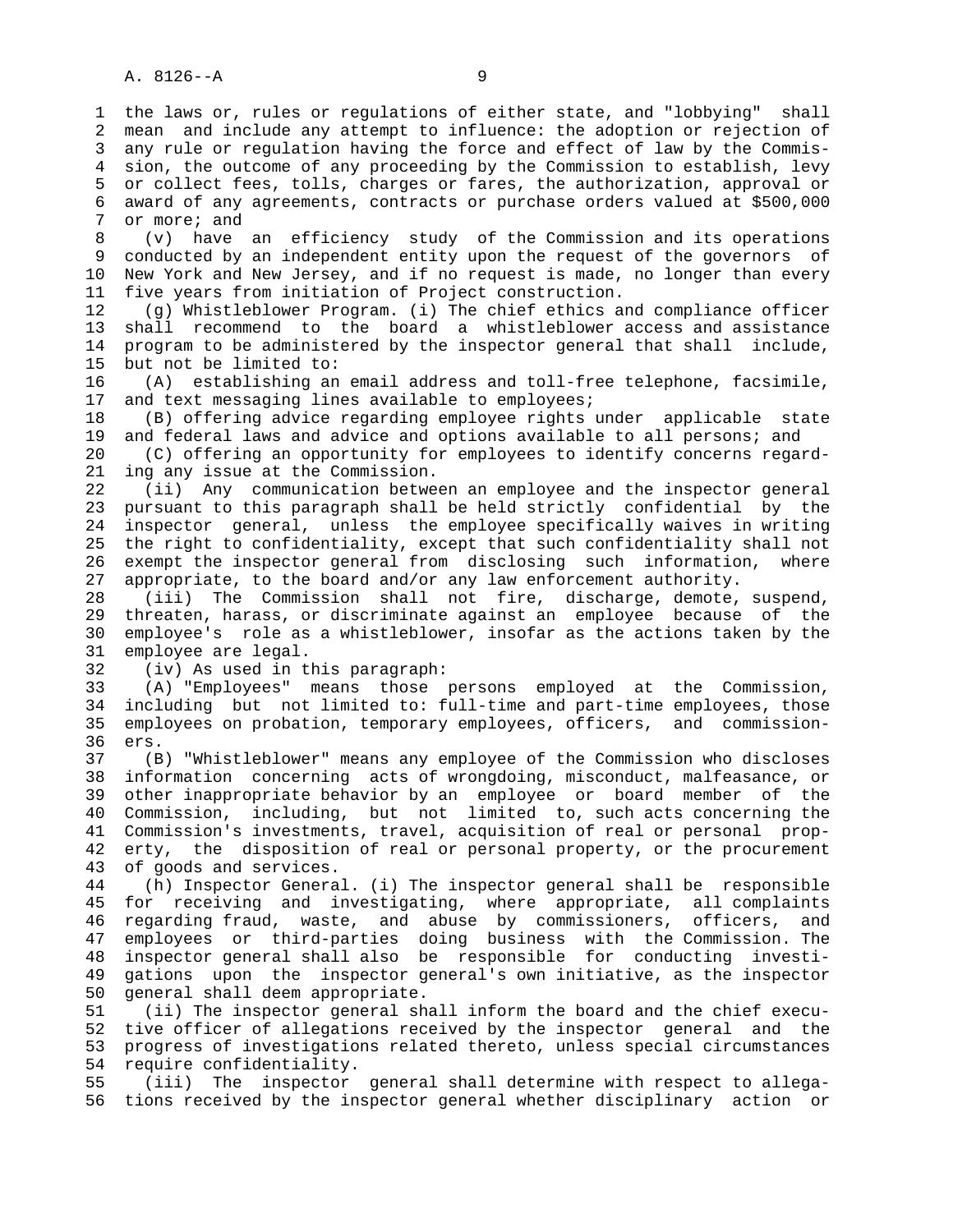1 civil prosecution by the Commission is appropriate, and whether the 2 matter should be referred to an appropriate governmental agency for 3 further action. 4 (iv) The inspector general shall prepare and make available to the 5 public written reports of completed investigations, as appropriate and 6 to the extent permitted by law, subject to redactions to protect a need 7 for confidentiality. The release of all or portions of reports may be 8 deferred to protect the confidentiality of ongoing investigations.<br>9 (v) The inspector general shall have the power to:  $(v)$  The inspector general shall have the power to: 10 (A) administer oaths or affirmations and examine witnesses under oath; 11 (B) require the production of any books and papers deemed relevant or 12 material to any investigation, examination, or review; 13 (C) notwithstanding any law to the contrary, examine and copy or 14 remove documents or records of any kind prepared, maintained, or held by 15 the Commission and its subsidiaries; 16 (D) interview any officer or employee of the Commission or its subsid- 17 iaries on any matter related to the performance of such officer or 18 employee's official duties. To the extent that the terms and conditions 19 of employment of any employee are established by collective negoti- 20 ations, any interview conducted pursuant to this paragraph must be in 21 accordance with any applicable provisions of the current, or most 22 recent, if expired, collective negotiations agreement covering the terms 23 and conditions of employment of the employee; 24 (E) monitor the implementation by the Commission of any recommenda- 25 tions made by the inspector general; and 26 (F) perform any other functions that are necessary or appropriate to 27 fulfill the duties and responsibilities of office. 28 (i) Open Meetings. (i) All meetings of the Commission shall be open to 29 the public and members of the news media, individually and collectively, 30 for the purpose of observing the full details of all phases of the 31 deliberation, policy-making, and decision-making of the board, except 32 for an executive session initiated upon a majority vote taken in an open 33 meeting pursuant to a motion. Such motion shall identify the general 34 nature of the subjects to be considered in the closed, executive session 35 and, if it is not to take place immediately, state, as closely as possi- 36 ble the time and circumstances for such session and when the matters 37 discussed or acted upon may be disclosed. The board may exclude the 38 public only from that portion of a meeting at which the board discusses 39 any: 40 (A) matter in which the release of information would impair a right to 41 receive funds from the government of the United States; 42 (B) material the disclosure of which would constitute an unwarranted 43 invasion of individual or personal privacy; 44 (C) collective bargaining agreement, or the terms and conditions which 45 are proposed for inclusion in any collective bargaining agreement,

 46 including the negotiation of the terms and conditions thereof with 47 employees or representatives of employees of the Commission;

 48 (D) matter involving the purchase, lease, or acquisition of real prop- 49 erty with Commission funds, the proposed acquisition of securities, the 50 sale or exchange of securities held by the Commission, or the investment 51 of Commission funds, if public discussion of the matter would adversely 52 affect the public interest;

53 (E) matter which would imperil the public safety if disclosed;

 54 (F) pending or anticipated litigation or contract negotiation in which 55 the Commission is, or may become, a party, or matters falling within the 56 attorney-client privilege, to the extent that confidentiality is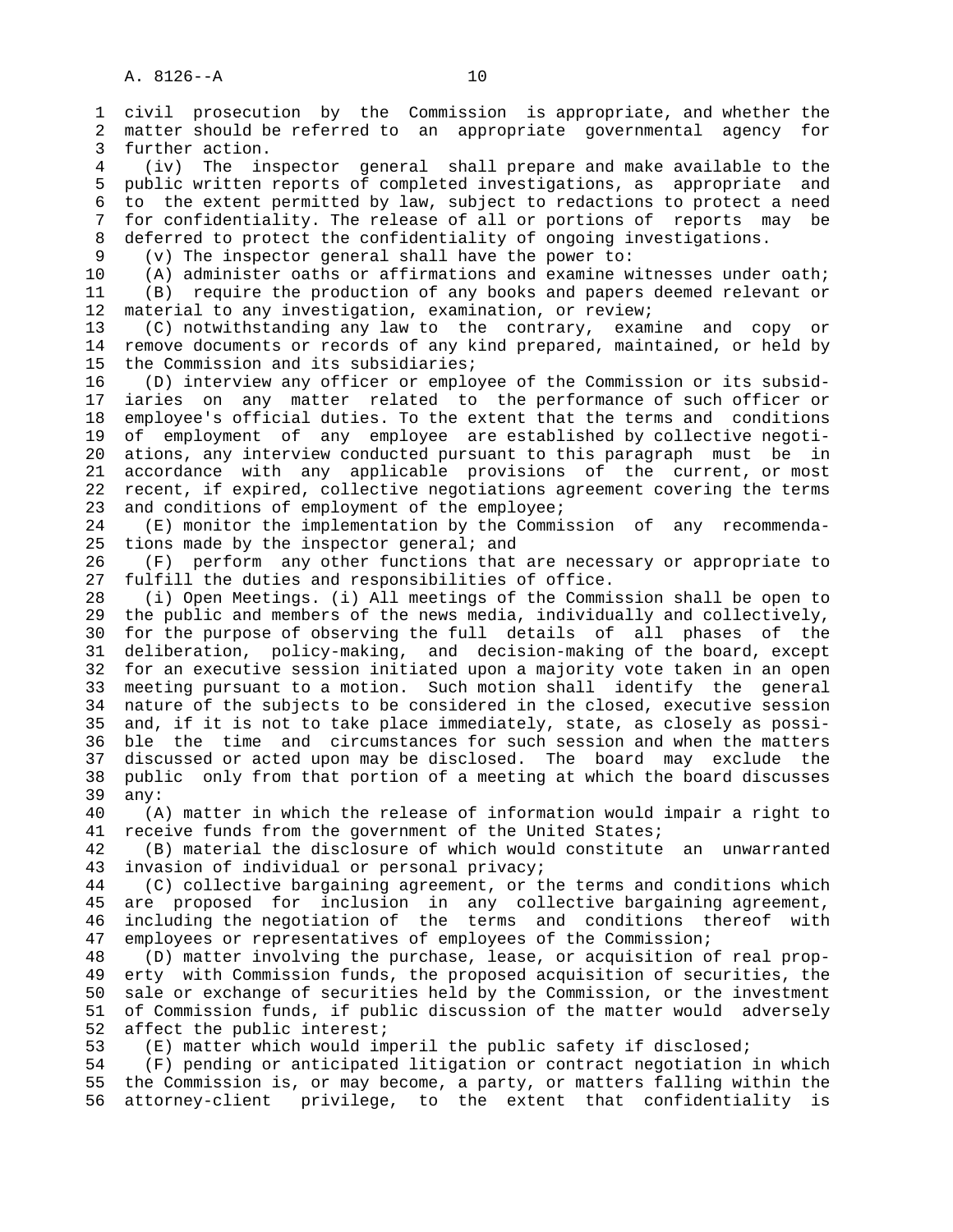1 required for the attorney to exercise the attorney's ethical duties as a 2 lawyer; 3 (G) contract negotiations disclosure of which would imperil the 4 Commission's position or an outcome in the best interest of the Commis- 5 sion, its mission, and the public; 6 (H) matter involving the employment, appointment, termination of 7 employment, terms and conditions of employment, evaluation of the 8 performance of, promotion or disciplining of any specific prospective 9 officer or employee or current officer or employee employed or appointed 10 by the Commission, unless all the individual employees or appointees 11 whose rights could be adversely affected request in writing that the 12 matter or matters be discussed at a public meeting; 13 (I) deliberation of the Commission occurring after a public hearing 14 that may result in the imposition of a specific civil penalty upon the 15 responding party or the suspension or loss of a license or permit 16 belonging to the responding party as a result of an act or omission for 17 which the responding party bears responsibility; or 18 (J) information relating to current or future investigation or prose- 19 cution of a criminal offense which would imperil effective law enforce- 20 ment if disclosed; 21 (ii) The Commission shall make meeting agendas available to the public 22 at least seventy-two hours before each meeting of the board and each 23 meeting of any committee. Public notice of the time and place of a meet- 24 ing shall be provided to appropriate media outlets, shall be conspicu- 25 ously posted in one or more designated areas, and shall be conspicuously 26 posted via the Commission's official website at least five business days 27 before the meeting. 28 (iii) The Commission shall make available to the public documents in 29 the following manner: the agenda and public documents pertaining to a 30 board meeting shall be available for public inspection at least 72 hours 31 before each meeting or as soon as practicable at an office of the 32 Commission; and the agenda and public documents pertaining to a board or 33 committee meeting shall be posted on the Commission's website. 34 (iv) At each public meeting of the Commission, the public shall be 35 allotted thirty minutes, or a reasonable time as determined by the 36 Commission, in order to allow any persons in attendance an opportunity 37 to comment on any topic on the agenda. 38 (v) The Commission shall keep reasonably comprehensible minutes of all 39 its meetings showing the time and place, the members present, the 40 subjects considered, the actions taken, and the vote of each member. The 41 minutes shall be available to the public within two weeks from the date 42 of the meeting to the extent that public disclosure shall not be incon- 43 sistent with clause (A) of subparagraph (i) of this paragraph. The 44 minutes shall indicate for each item on the agenda the vote or recusal 45 of each board member in attendance at an open meeting, or an executive 46 session of the board or a committee of the board. Each item on the agen- 47 da shall be voted on separately. 48 (vi) Attendance at an executive session shall be permitted to any 49 member of the Commission and any other persons authorized by the Commis- 50 sion. 51 (vii) The Commission shall adopt and promulgate appropriate bylaws, 52 rules, or regulations concerning the rights of the public to be present 53 at meetings of the Commission. Any rules, regulations, or bylaws adopted 54 hereunder shall become part of the minutes of the Commission and be 55 posted on the Commission's website.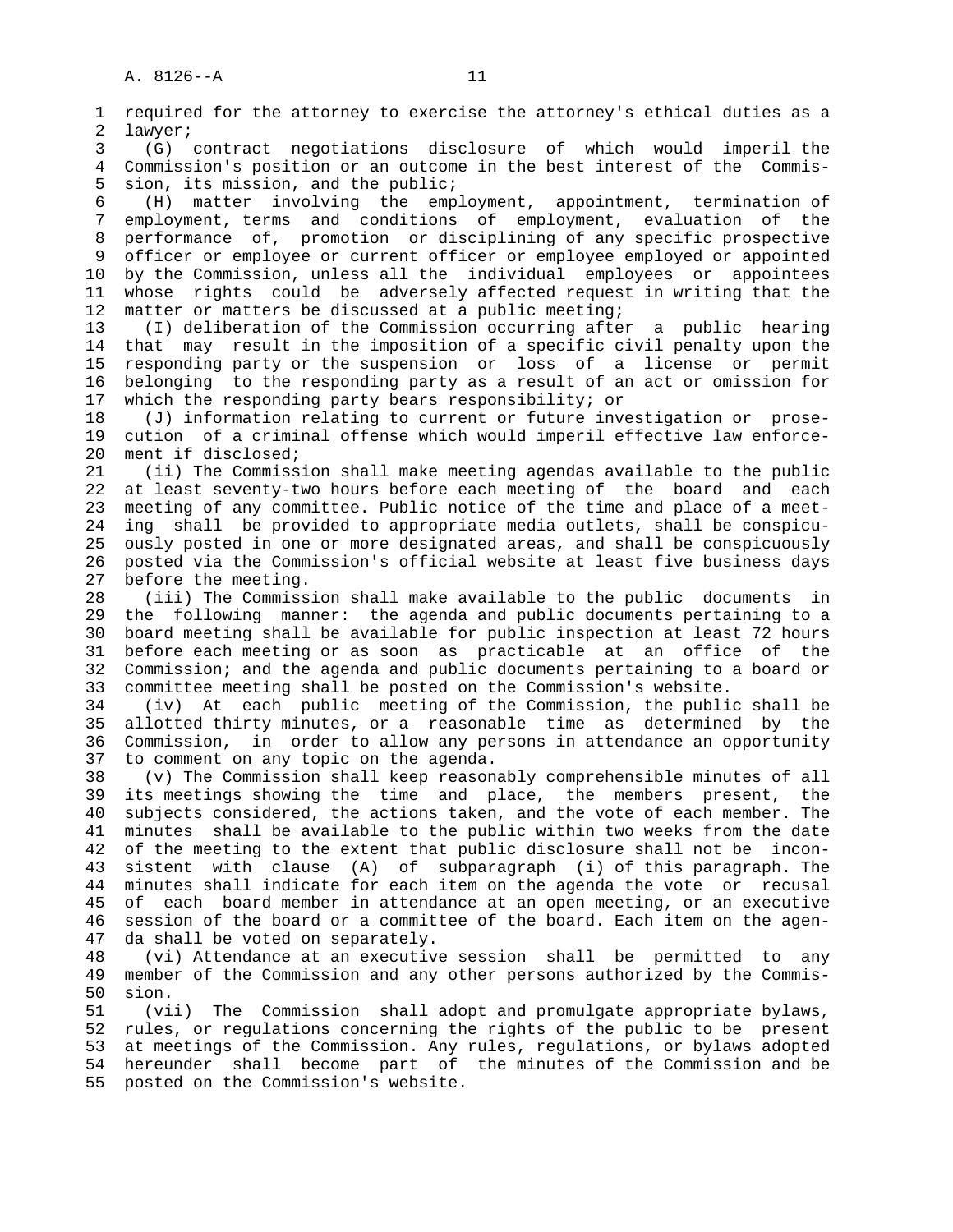1 (j) Meeting Notice. The board shall, within six months of the effec- 2 tive date of this act, adopt appropriate policies concerning proper 3 notice to the public and the news media of its meetings and the right of 4 the public and the news media to be present at meetings of the Commis- 5 sion. The board may incorporate in its policies conditions under which 6 it may exclude the public from a meeting or a portion thereof consistent 7 with this act.

 8 (k) Freedom of Information. (i) The Commission shall be deemed an "agency" and treated as such under the laws of New York, for all 10 purposes under articles 6 and 6-A of the public officers law, and shall 11 be deemed a "public agency" and treated as such under New Jersey, 12 P.L.1963, c.73 (C.47:1A-1 et seq.), pertaining to the disclosure of 13 government records.

 14 (ii) When there is an inconsistency between the law of the state of 15 New York and the law of the state of New Jersey, the law of the state 16 that provided the greatest rights of access shall apply.

 17 (iii) The provisions of article 78 of the civil practice law and rules 18 of the state of New York or P.L. 1963, c. 73 (C. 47:1A-1 et seq.), of 19 the laws of New Jersey, as applicable, shall apply to enforce the 20 provisions of this article.

 21 (iv) The Commission shall adopt and promulgate appropriate bylaws, 22 rules, or regulations concerning the rights of the public to obtain 23 records of the commissioner's activities or public business. Any rules, 24 regulations, or bylaws adopted hereunder shall become part of the 25 minutes of the Commission and be posted on the Commission's website.

 26 (l) Legislative hearings. (i) The Commission, at the request of the 27 Assembly or Senate of the New York state legislature or the General 28 Assembly or Senate of the New Jersey state legislature, may appear 29 before a committee of the requesting state legislative house, upon 30 request by the presiding officer of that state legislative house, to 31 present testimony on any topic or subject requested by the committee or 32 to respond to questions by members of the committee. The Assembly of the 33 New York state legislature, the Senate of the New York state legisla- 34 ture, the General Assembly of the New Jersey state legislature, and the 35 Senate of the New Jersey state legislature shall each be entitled to two 36 such requests per calendar year.

 37 (ii) The Assembly or Senate of the New York state legislature or the 38 General Assembly or Senate of the New Jersey legislature may request 39 attendance at such hearing of any named officer of the Commission.

 40 6. Duties of the Commission. The duties of the Commission shall be to 41 use its efforts to accomplish, at such times as it is appropriate to do 42 so, the following actions, provided that the Commission shall not be in 43 dereliction of its duties so long as it acts in good faith to accomplish 44 such:

 45 (a) Make appropriate application for, and act as a coordinating, 46 distributing, or recipient agency for, federal, state, or private fund- 47 ing and authorizations necessary or appropriate to Facilitate the 48 Project;

 49 (b) Cooperate with other agencies or authorities or departments 50 (federal, state, local, and bi-state), Amtrak, and private parties to 51 Facilitate the Project, including entering into agreements specifying a 52 party's rights and obligations with respect to the Project, to create a 53 Project capable of achieving long-term stability and Full Funding, with- 54 out obligating the full faith and credit of the federal government, 55 either state or any local government thereof, or any other party, except 56 as explicitly authorized by any party empowered by law to do so;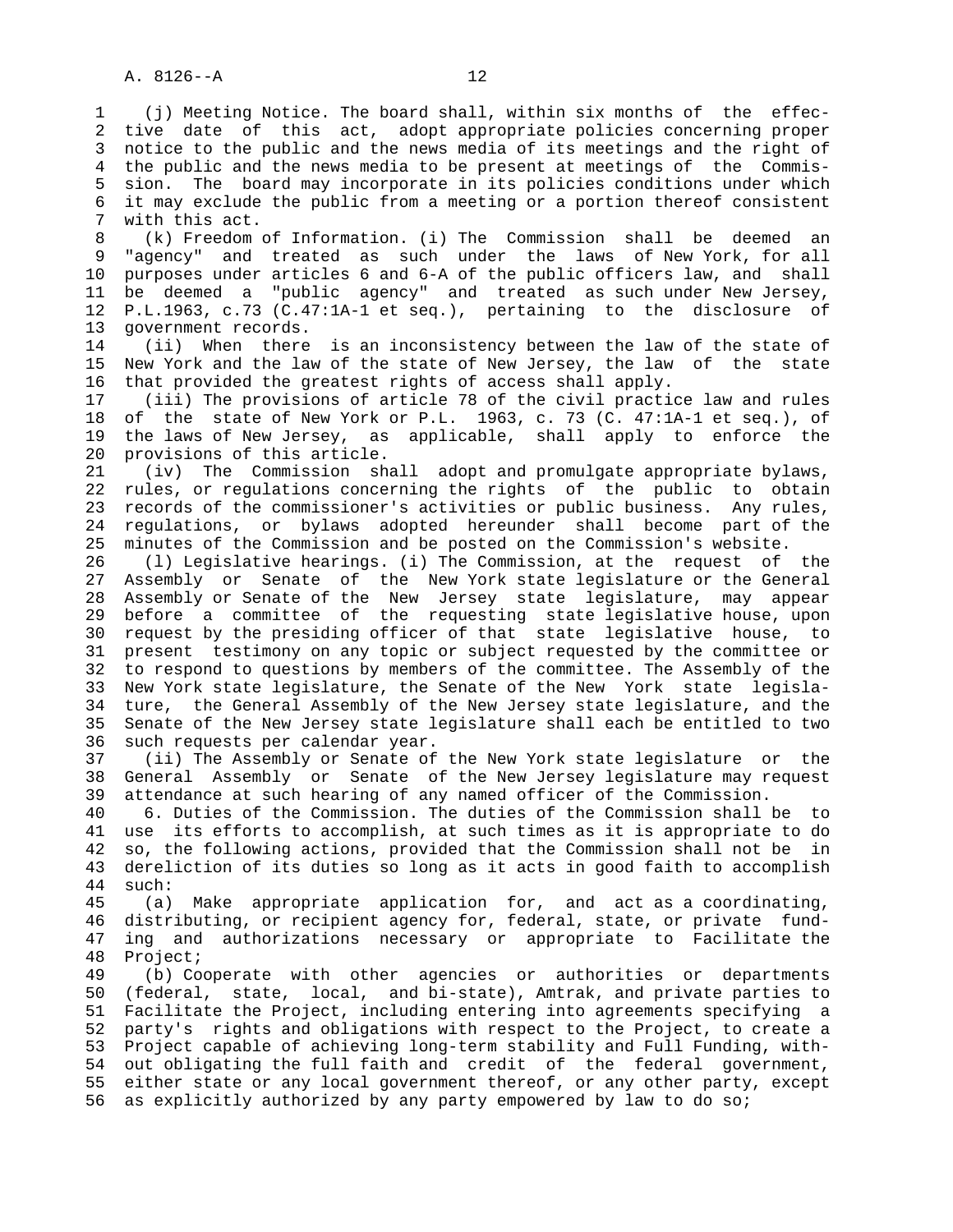5 tions;

 1 (c) Adopt bylaws to govern the conduct of its affairs, and adopt rules 2 and regulations, including a conflict of interest policy and code of 3 ethics for commissioners and officers of the Commission, and make appro- 4 priate orders to carry out and discharge its powers, duties, and func- 6 (d) Expend such funds as are required to effectuate the purposes set forth in this section and, until expenditure is required, to hold and 8 prudently invest funds;<br>9 (e) Recommend approp 9 (e) Recommend appropriate federal, state, and local government legis- 10 lation and agency administrative action pertaining to the Project; 11 (f) Within 18 months of the date the Commission organizes and not less 12 than annually thereafter, prepare a progress report on its activities, 13 and submit it, together with any recommendations for state or local

 14 government legislation or agency administrative action to the governor 15 of the state of New Jersey, the president of the senate of the state of 16 New Jersey, the speaker of the general assembly of the state of New 17 Jersey, the governor of the state of New York, the temporary president 18 of the senate of the state of New York, and the speaker of the assembly 19 of the state of New York; and

 20 (g) Take such other action as may be necessary or appropriate to 21 further the purposes of this act.

 22 7. Powers of the Commission. The Commission shall have the power to 23 undertake the following:

 24 (a) Facilitate the project, including, but not limited to, through 25 contracts and agreements and other documents and instruments which the 26 Commission is otherwise authorized to make, enter into, execute, and 27 deliver; provided, however, that the Commission shall not have the 28 authority to operate or directly engage in transportation services such 29 that the Commission would be subject to the jurisdiction of the federal 30 Surface Transportation Board;

 31 (b) Sue and be sued in its own name in federal and state courts in 32 Mercer county, New Jersey and New York county, New York, it being under- 33 stood that the commissioners shall have no obligation or liability for 34 the acts or omissions of the commission;

 35 (c) Accept, receive, disburse, encumber and expend funds from whatever 36 source derived, including, without limitation, federal assistance, 37 grants and loans; state and local government assistance, grants and 38 loans; single state or bi-state agency assistance, grants and loans; and 39 revenues received from the disposition of property; private sources, 40 grants and loans; and Amtrak grants and loans, in each case as may be 41 necessary to accomplish any lawful purpose which the commissioners 42 determine will Facilitate the Project and achieve long-term stability 43 and Full Funding;

 44 (d) Acquire (including, without limitation, by gift, purchase, 45 exchange or condemnation in accordance with the requirements of this 46 act), subdivide, lease, license, take, and hold property of every 47 description and to manage such property and develop any undeveloped 48 property owned, leased, or controlled by it in a manner necessary or 49 appropriate to Facilitate the Project;

 50 (e) Make, procure, enter into, execute and deliver contracts and 51 agreements and other documents and instruments as may be necessary or 52 appropriate to carry out any power of the Commission under this act and 53 to otherwise accomplish any lawful purpose which the commissioners 54 determine will Facilitate the Project, including, without limitation, 55 with the federal government, the state of New Jersey, any local govern- 56 ment thereof, the state of New York, with any local government thereof,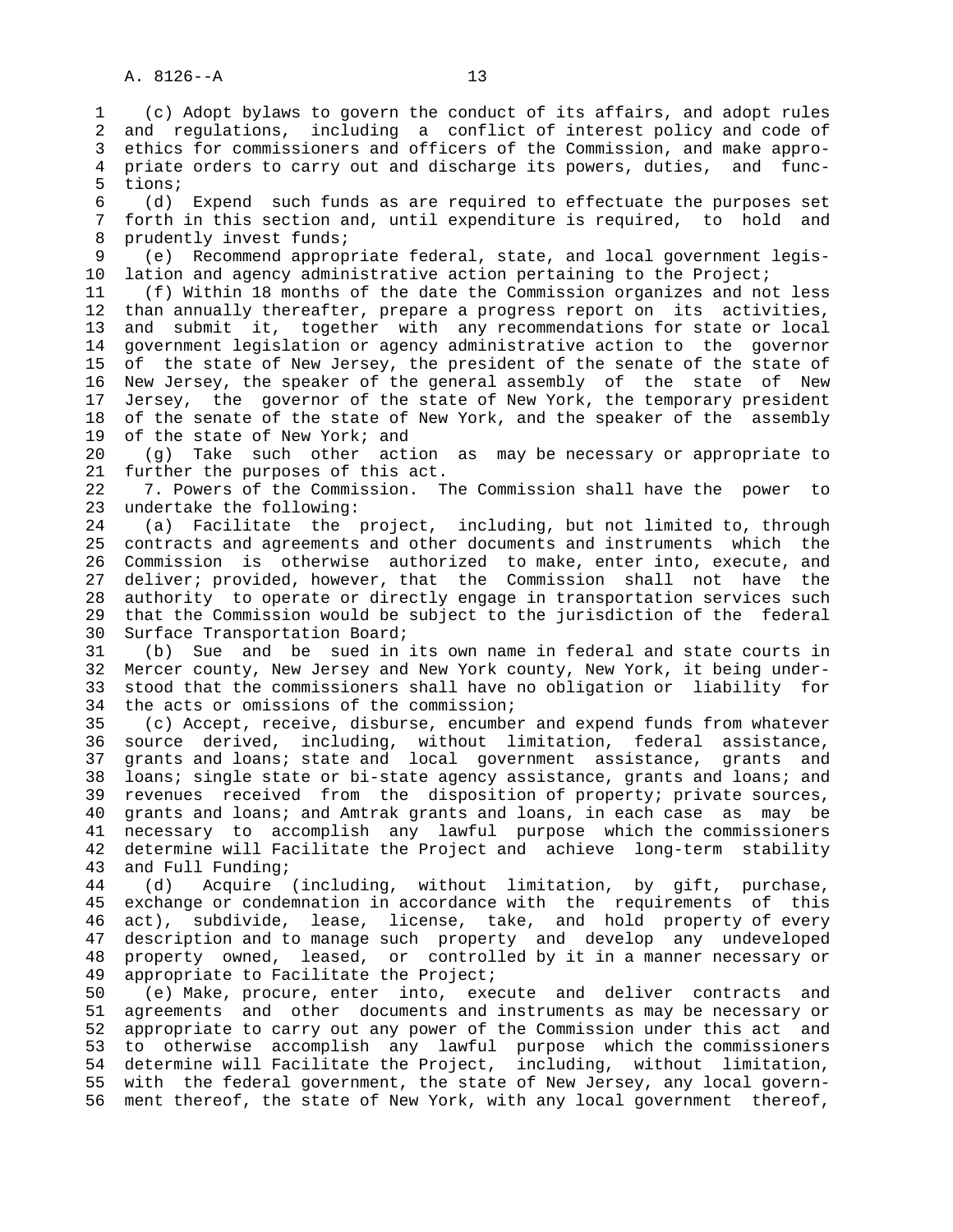1 with any agency, instrumentality, department, commission or authority of 2 any one or more of the foregoing, any bi-state agency, Amtrak, any indi- 3 vidual or private firm, entity or corporation, or with any one or more 4 of them;

 5 (f) Make applications for and accept funding, permits, authorizations 6 and approvals as may be necessary or appropriate to accomplish any 7 lawful purpose which the commissioners determine will Facilitate the 8 Project, including, without limitation, with the federal government, the 9 state of New Jersey, any local government thereof, the state of New 10 York, any local government thereof, with any agency, instrumentality, 11 department, commission or authority of any one or more of the foregoing, 12 any bi-state agency, Amtrak, any individual or private firm, entity or 13 corporation, or with any one or more of them;

 14 (g) Grant public and private entities the use of the Project or a 15 portion thereof by way of franchise, concession, license, lease, or 16 otherwise, provide for payments to and accept payments from such enti- 17 ties in exchange for value received from such use, work, or services 18 performed or otherwise and to establish with Project users revenue shar- 19 ing agreements for the use of the Project, through which the Commission 20 may accept a portion of tolls, fees, rates, charges, and rentals estab- 21 lished, levied, and collected by a Project user, provided that such 22 tolls, fees, rates, charges, and rentals do not conflict with applicable 23 federal law, the laws of the state of New Jersey and the state of New 24 York, and paragraph (f) of subdivision three of this act, and provided 25 further that the Commission shall not have the authority to set passen- 26 ger fares for Amtrak or any publicly owned and operated passenger 27 service utilizing the Project;

 28 (h) In accordance with subdivision fifteen of this act, adopt its own 29 public procurement rules and guidelines that the Commission deems neces- 30 sary or appropriate to Facilitate the Project through any combination of 31 means and methods otherwise available to the Commission under this act, 32 regardless of whether such combination is generally available to the 33 state of New Jersey, any local government thereof, the state of New 34 York, any local government thereof, any agency, instrumentality, depart- 35 ment, commission or authority of any one or more of the foregoing, or 36 any bi-state agency, and engage and contract with third parties in 37 accordance with such procurement rules and guidelines;

 38 (i) In accordance with subdivision seventeen of this act, dispose of, 39 convey or transfer all or any portion of the Project for value as may be 40 expeditious for the Facilitation of the Project, so long as it has 41 determined that the transferee has or is provided with a sufficient 42 source of financing to acquire, operate, maintain and own the Project;

 43 (j) Issue and guarantee bonds, notes, or other evidence of indebt- 44 edness, enter into loan agreements and otherwise borrow funds, or incur 45 indebtedness or other future payment obligations for any corporate 46 purpose, including to effectuate Full Funding, and to assign, pledge, 47 mortgage, secure, encumber and use its funds, assets, properties, and 48 revenues for repayment thereof, to be payable out of the funds, assets, 49 properties, and revenues of the Commission without recourse to taxation, 50 provided that the Commission shall have no power to pledge the full 51 faith and credit of the federal government, the state of New Jersey, any 52 local government thereof, the state of New York, any local government 53 thereof or of Amtrak or the Port Authority of New York and New Jersey in 54 connection with the project, or to impose any obligation for payment of 55 the bonds upon the federal government, the state of New Jersey, any 56 local government thereof, the state of New York, any local government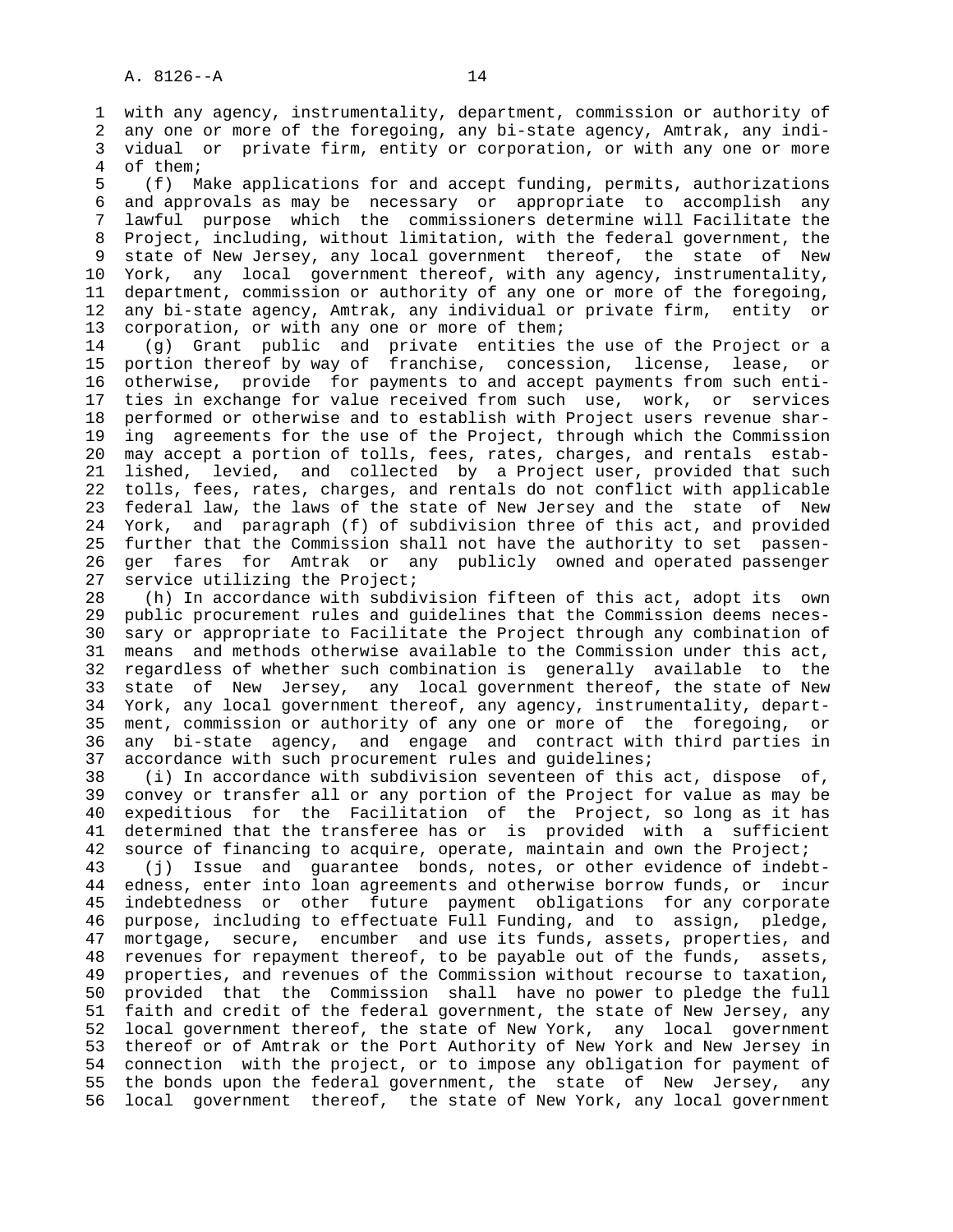1 thereof or of Amtrak or the Port Authority of New York and New Jersey, 2 in each case except as set forth in a binding agreement, or to otherwise 3 commit any party to incur any liability in excess of its contractual 4 obligations in connection with the Project, and provided further that 5 neither the commissioners nor any person executing any bonds issued or 6 guaranteed by the Commission shall be liable personally on such bonds or 7 be subject to any personal liability or accountability by reason of the 8 issuance thereof;<br>9 (k) Acquire a

 9 (k) Acquire and hold securities for investment purposes or in 10 connection with the Facilitation of the Project;

 11 (l) Appoint, employ, contract with, and compensate such officers, 12 employees and agents, including engineers, attorneys, consultants, 13 financial advisors, and such other persons or entities as the business 14 of the Commission may require and to engage and dismiss such officers, 15 employees, and agents at will, and fix and provide for the qualifica- 16 tion, appointment, removal, term, tenure, compensation, pension, and 17 retirement rights of its officers and employees;

 18 (m) Obtain insurance as the Commission may deem advisable and to 19 create a captive insurer to self-insure risk as deemed appropriate by 20 the Commission;

 21 (n) Cooperate with the federal government, the state of New Jersey, 22 any local government thereof, the state of New York, any local govern- 23 ment thereof with any local government thereof, with any agency, instru- 24 mentality, department, commission or authority of any one or more of the 25 foregoing, any bi-state agency, Amtrak, any individual or private firm, 26 entity or corporation, or with any one or more of them, in connection 27 with the Project, and to enter into an agreement or agreements, notwith- 28 standing any other provision of law of the states, general, special, 29 charter or local, with the federal government, with the state of New 30 Jersey, any local government thereof, the state of New York, any local 31 government thereof any agency, instrumentality, department, commission, 32 or authority of any one or more of the foregoing, any bi-state agency, 33 Amtrak, any individual or private firm, entity, or corporation, or with 34 any one or more of the same for or relating to the Project;

 35 (o) Indemnify individuals and entities to the extent required to 36 facilitate the project;

 37 (p) Establish or acquire subsidiaries as required to Facilitate the 38 Project;

 39 (q) Utilize the existing labor force in the states and foster labor 40 harmony in allowing for adoption of efficient labor work rules and prac- 41 tices during construction of the Project; and

 42 (r) Exercise all other powers as may be necessary or appropriate in 43 furtherance of, and consistent with, the purposes of this act.

 44 8. Exemption from taxes, local laws. (a) The Commission shall be 45 performing essential governmental functions in exercising its powers and 46 functions and in carrying out the provisions of this act and of any law 47 relating thereto, and shall not be required to pay any taxes or assess- 48 ments of any character, levied by either state or any local government 49 thereof, upon any of the property used by it or its agents or contrac- 50 tors for the Facilitation of the Project, or any income or revenue ther- 51 efrom, including any profit from a sale, lease or exchange, or in 52 connection with the transfer thereof or of any real property interest 53 therein. Any bonds or other securities or obligations issued by the 54 Commission, their transfer and the interest paid thereon or income ther- 55 efrom, including any profit from a sale or exchange, shall at all times 56 be free from taxation by either state or any subdivision thereof.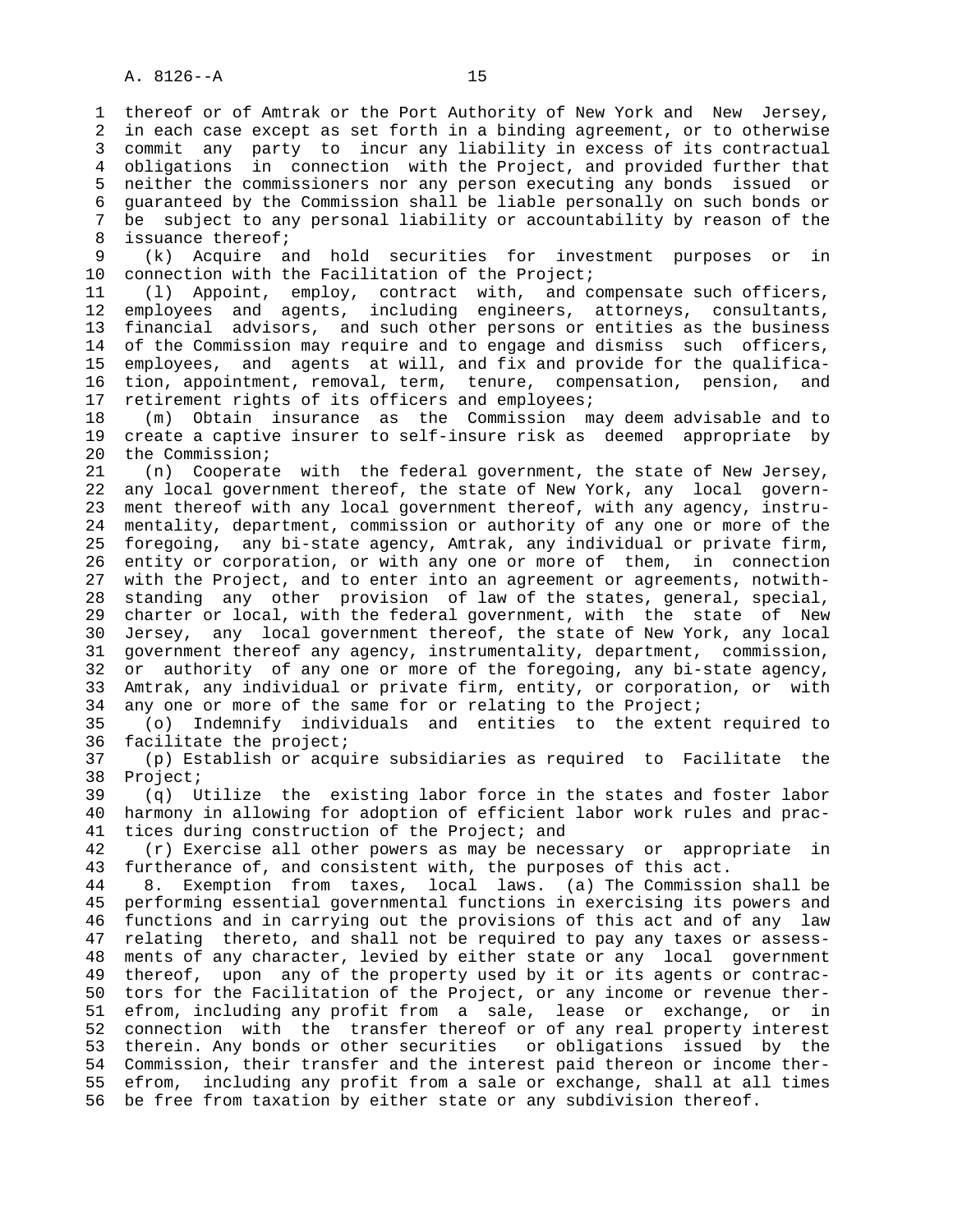1 (b) The Commission shall, as a matter of policy, conform to the enact- 2 ments, ordinances, resolutions, and regulations of the respective states 3 and local governments where the Project is located in regard to the 4 construction and maintenance of the Project and in regard to health and 5 fire protection which would be applicable if the Commission were a 6 private corporation, to the extent that the Commission finds it practi- 7 cable so to do, without interfering with, impairing, or affecting the 8 efficiency of its purposes under this act, or its ability to effectuate<br>8 the Project upon a self-supporting basis, or its obligations, duties, the Project upon a self-supporting basis, or its obligations, duties, 10 and responsibilities to the two states, its bondholders, if any, and the 11 general public, but the decision of the Commission as to whether it is 12 practicable so to do shall be controlling. To that end, the Commission 13 shall submit copies of plans and specifications for buildings and struc- 14 tures to the appropriate state and local government officials and shall 15 consult with them with respect thereto, and shall receive their comments 16 and suggestions thereon, but the Commission shall make the final deter- 17 mination as to which comments and suggestions to accept in effectuating 18 the project.

 19 (c) Notwithstanding the provisions of paragraph (a) of this subdivi- 20 sion, the Commission is hereby authorized and empowered, in its 21 discretion, to enter into a voluntary agreement or agreements with any 22 local government whereby the Commission may undertake to pay in lieu of 23 taxes a fair and reasonable sum, if any, annually in connection with any 24 real property acquired and owned by the Commission for any of the 25 purposes of this act, and to provide for the payment as a rental or 26 additional rental charge by any person occupying any portion of such 27 real property as lessee, vendee or otherwise of such fair and reasonable 28 sum, provided that in no event shall any voluntary agreement entered 29 into by the commission provide for the payment of an amount in lieu of 30 taxes in excess of the amount last paid as taxes upon such real property 31 prior to the time of its acquisition by the Commission.

 32 (d) Notwithstanding any other provision of law, general, special, 33 charter, or local, each local government is hereby authorized and 34 empowered to enter into such agreement or agreements with the Commis- 35 sion, and to accept the payment or payments which the Commission is 36 hereby authorized and empowered to make, and the sums so received by 37 such local government shall be devoted to purposes to which taxes may be 38 applied in all affected taxing jurisdictions unless and until otherwise 39 directed by law of the state in which such local government is located.

 40 9. Commission annual financial reporting. The Commission shall publish 41 a comprehensive annual financial report, submitted annually to the 42 governors and state legislatures of New York and New Jersey and made 43 available on the Commission's website within 120 days after the end of 44 its fiscal year. The annual report shall include:

 45 (a) an introductory section including: a letter of transmittal to the 46 governors and legislatures of New York and New Jersey; information 47 regarding the board, Commission officers and executive management; a 48 letter to the board from the chief executive officer of the Commission 49 highlighting important developments; a description of major Commission 50 activities undertaken during the prior year; and a letter to the board 51 from the chief financial officer of the Commission with respect to the 52 consolidated financial statements of the Commission.

 53 (b) a financial section including: an independent auditor's report; 54 management's discussion and analysis; financial statements; its finan- 55 cial reports certified by the co-chairpersons and vice-chairperson of 56 the board, chief executive officer, and chief financial officer of the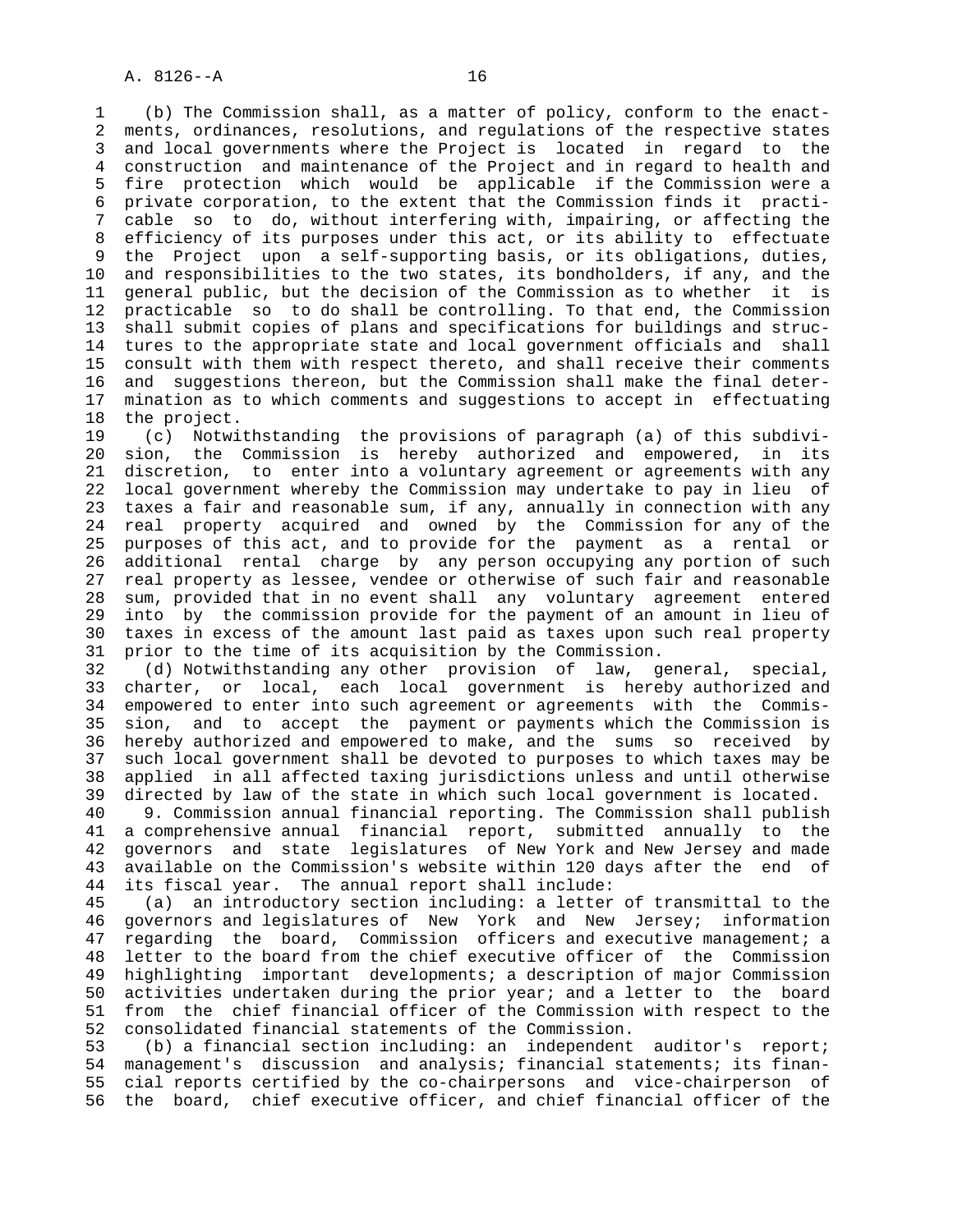1 Commission, including audited financials in accordance with generally 2 accepted accounting principles, known as GAAP, and the accounting stand- 3 ards issued by the governmental accounting standards board, known as 4 GASB, grant and subsidy programs, current ratings, if any, of its bonds 5 issued by recognized bond rating agencies and notice of changes in such 6 ratings, and long-term liabilities, including leases and employee bene- 7 fit plans; a schedule of its bonds and notes outstanding at the end of 8 its fiscal year, together with a statement of the amounts redeemed and 9 incurred during such fiscal year as part of a schedule of debt issuance 10 that includes the date of issuance, term, amount, interest rate, and 11 means of repayment including all refinancings, calls, refundings, 12 defeasements, and interest rate exchange or other such agreements; and 13 at a minimum a four-year financial plan, including a current and 14 Projected capital budget, and an operating budget report, including an 15 actual versus estimated budget, with an analysis and measurement of 16 financial and operating performance.

 17 (c) a corporate information section providing: a list of all real 18 property of the Commission; a list and full description of real property 19 and personal property that has a sale price of over \$10,000 disposed of 20 during the period, including the price received by the Commission and 21 the name of the purchaser for all property sold by the Commission during 22 the period; a compensation schedule that shall include, by position, 23 title and name of the person holding such position or title, the salary, 24 compensation, allowance and/or benefits provided to any officer, direc- 25 tor, or employee in a decision making or managerial position of such 26 Commission whose base salary is in excess of \$150,000; biographical 27 information, not including confidential personal information, for all 28 directors and officers and employees for whom salary reporting is 29 required; a description of the Commission and its board structure, 30 including names of any committees and committee members, lists of board 31 meetings and attendance, descriptions of major Commission units and 32 subsidiaries, and number of employees; its mission statement, charter, 33 if any, and by-laws; and a description of any material pending liti- 34 gation in which the Commission is involved as a party during the report- 35 ing year.

 36 10. Commission audits and financial statements. (a) The Commission 37 shall prepare financial statements on an annual basis, in accordance 38 with generally accepted accounting principles, known as GAAP, and the 39 accounting standards issued by the governmental accounting standards 40 board, known as GASB.

 41 (b) The board shall arrange for an independent firm of certified 42 public accountants to perform an audit of the financial statements of 43 the Commission each year, in accordance with generally accepted account- 44 ing principles and standards referenced in paragraph (a) of this subdi- 45 vision. Each independent firm of certified public accountants that 46 performs any audit required by this subdivision shall timely report to 47 the board:

 48 (i) all critical accounting policies and practices to be used; and 49 (ii) other material written communications, that is not privileged or 50 confidential, between the independent firm of certified public account- 51 ants and the management of the Commission, including the management 52 letter along with management's response or plan of corrective action, 53 material corrections identified, or schedule of unadjusted differences. 54 (c) Every financial statement prepared pursuant to this section shall 55 be approved by the board. As a condition to the issuance of the annual 56 financial statements of the Commission, the chief executive officer and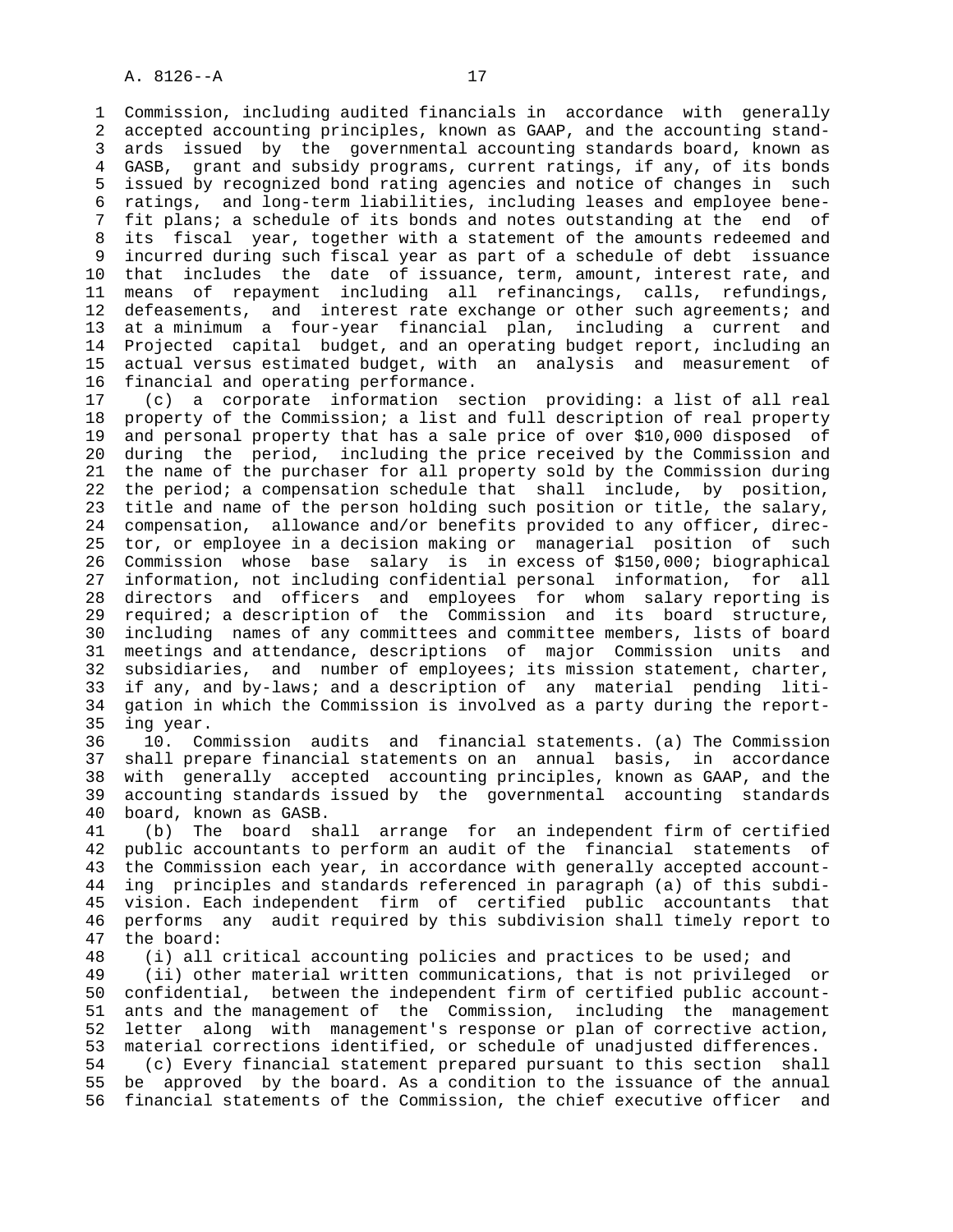1 the chief financial officer of the Commission shall be required to make 2 a written certification to that effect that, to the best of their know- 3 ledge and belief, the financial and other information in the consol- 4 idated financial statements is accurate in all material respects and has 5 been reported in a manner designed to present fairly the Commission's 6 net assets, changes in net assets, and cash flows, in accordance with 7 generally accepted accounting principles and standards referenced in 8 paragraph (a) of this subdivision; and, that on the basis that the cost of internal controls should not outweigh their benefits, the Commission 10 has established a comprehensive framework of internal controls to 11 protect its assets from loss, theft, or misuse, and to provide reason- 12 able assurance regarding the reliability of financial reporting and the 13 preparation of the consolidated financial statements in accordance with 14 generally accepted accounting principles and standards referenced in 15 paragraph (a) of this subdivision. 16 (d) Notwithstanding any other provision of law to the contrary, the 17 Commission shall not contract with an independent firm of certified 18 public accountants for audit services to the authority if the lead or 19 coordinating audit partner having primary responsibility for the audit, 20 or the audit partner responsible for reviewing the audit, has performed 21 audit services for the two previous fiscal years of the Commission. 22 (e) The Commission shall not contract with the independent firm of 23 certified public accountants performing the Commission's audit for any 24 non-audit services to such Commission contemporaneously with the audit 25 including: 26 (i) bookkeeping or other services related to the accounting records or 27 financial statements of such Commission; 28 (ii) financial information systems design and implementation; 29 (iii) appraisal or valuation services, fairness opinions, or contribu- 30 tion-in-kind reports; 31 (iv) actuarial services; 32 (v) internal audit outsourcing services; 33 (vi) management functions or human services; 34 (vii) broker or dealer, investment advisor, or investment banking 35 services; and 36 (viii) legal services and expert services unrelated to the audit. 37 (f) The Commission shall not contract with an independent firm of 38 certified public accountants for any audit service if the chief execu- 39 tive officer, chief financial officer, or any other person serving in an 40 equivalent position for the Commission, was employed by that independent 41 firm of certified public accountants and participated in any capacity in 42 the audit of the Commission during the one year period preceding the 43 date of the initiation of the audit. 44 (g) The Commission shall make accessible to the public via its website 45 an executive summary of its most recent independent audit report unless 46 such information is exempt from disclosure pursuant to either state's 47 freedom of information laws. 48 11. Debt issuance. (a) The issuance of any bonds, notes, or other 49 instruments of indebtedness by the Commission shall be undertaken in a 50 manner consistent with applicable laws governing the Commission and 51 covenants with the holders of the commission's bonds, notes, or other 52 instruments of indebtedness. 53 (b) At least sixty days prior to an intended issuance, the Commission 54 shall submit to the governor, and legislature of each state a statement 55 of intent in regards to the issuance of and overall amount of bonds,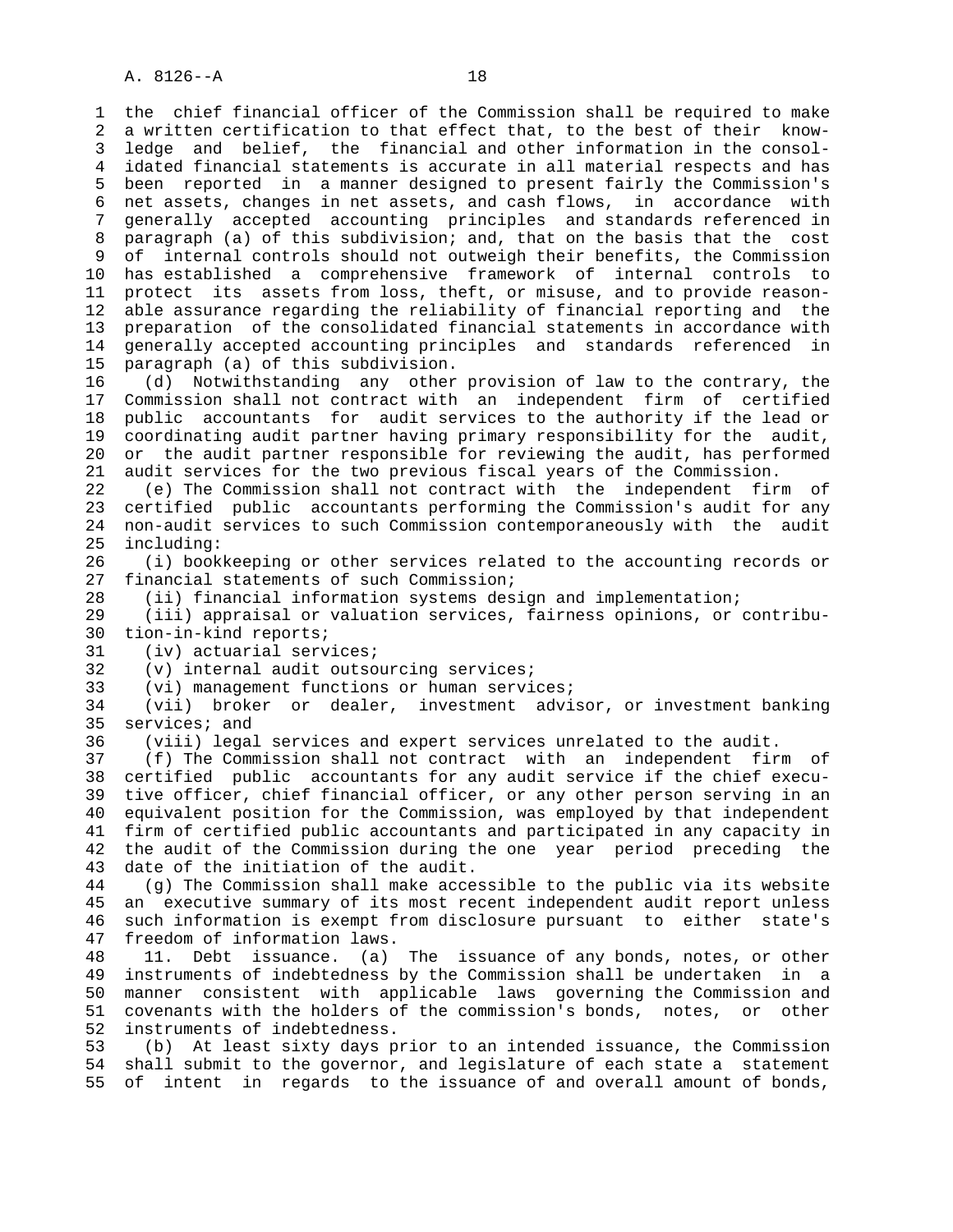1 notes, or other debt obligations anticipated, at the time the statement 2 is submitted, during the next fiscal year.

 3 12. Capital plan. (a) No later than January thirtieth, two thousand 4 twenty, the Commission shall adopt a ten-year capital plan with respect 5 to Project assets, if any, for which the Commission has ongoing mainte- 6 nance obligations that is developed using a comprehensive planning proc- 7 ess and risk-based prioritization that considers asset condition, opera- 8 tional and revenue impact, threat assessment, customer service, regional 9 benefit, and regulatory or statutory requirements. The capital plan 10 shall be dependent upon the availability of sufficient funding and other 11 resources to pursue the capital Projects proposed for the ten-year peri- 12 od. Performance progress and revisions to reflect changes in programs, 13 policies, and Projects and the environment in which the Commission oper- 14 ates by the board, and the capital plan shall be revised periodically as 15 necessary and appropriate, and shall be reviewed with the board annual- 16 ly. The Commission shall publish an annual report on the status of the 17 capital program and such report shall be made publicly available on the 18 Commission's website. Prior to adoption of a capital plan, the Commis- 19 sion shall make the proposed plan available for public review and 20 comments on its public website for at least four weeks prior to 21 approval, and all comments received by the Commission are to be distrib- 22 uted to the board for review prior to consideration of the capital plan. 23 (b) The Commission shall also provide that major capital Projects are 24 monitored by external engineering consultants. The external engineering 25 consultants shall prepare annual reports to be provided to the board and 26 made available to the public. The annual reports prepared by external 27 engineering consultants shall include, but not be limited to, a compar- 28 ison of actual and target performance measures including, but not limit- 29 ed to, costs and construction schedules, and a narrative explanation of 30 any discrepancy thereof. For the purposes of this section: "Major capi- 31 tal Project" means an undertaking or program for the acquisition, 32 creation, or development of any crossing, transportation facility, or 33 commerce facility or any part thereof, with an estimated total Project 34 cost in excess of \$500,000,000.

 35 13. Operating budget. The Commission shall prepare a detailed annual 36 operating budget beginning with the fiscal year commencing after the 37 effective date of this act. A preliminary annual operating budget shall 38 be made publicly available on the Commission's website each fiscal year 39 and a final annual operating budget shall be made publicly available on 40 the Commission's website each fiscal year. The time with which such 41 preliminary annual operating budget and final annual operating budget 42 shall be made public during each fiscal year shall be determined by the 43 Commission.

 44 14. (a) The minutes of every meeting of the Gateway Development 45 Commission held under or within the purview of this act shall be forth- 46 with transmitted, by and under the certification of the Commission ther- 47 eof, to the Governor of each state. No action taken at such meeting by 48 any commissioner appointed from each respective state shall have force 49 or effect for a period of ten days, Saturdays, Sundays, and public holi- 50 days excepted, after the minutes shall have been so transmitted and 51 delivered unless the respective Governor shall finally approve the 52 minutes or any part thereof, reciting any such action, within said ten- 53 day period.

 54 (b) Each Governor shall, within ten days, exclusive of Saturdays, 55 Sundays, or public holidays, after the minutes shall have been so deliv- 56 ered, cause the same to be returned to the Gateway Development Commis-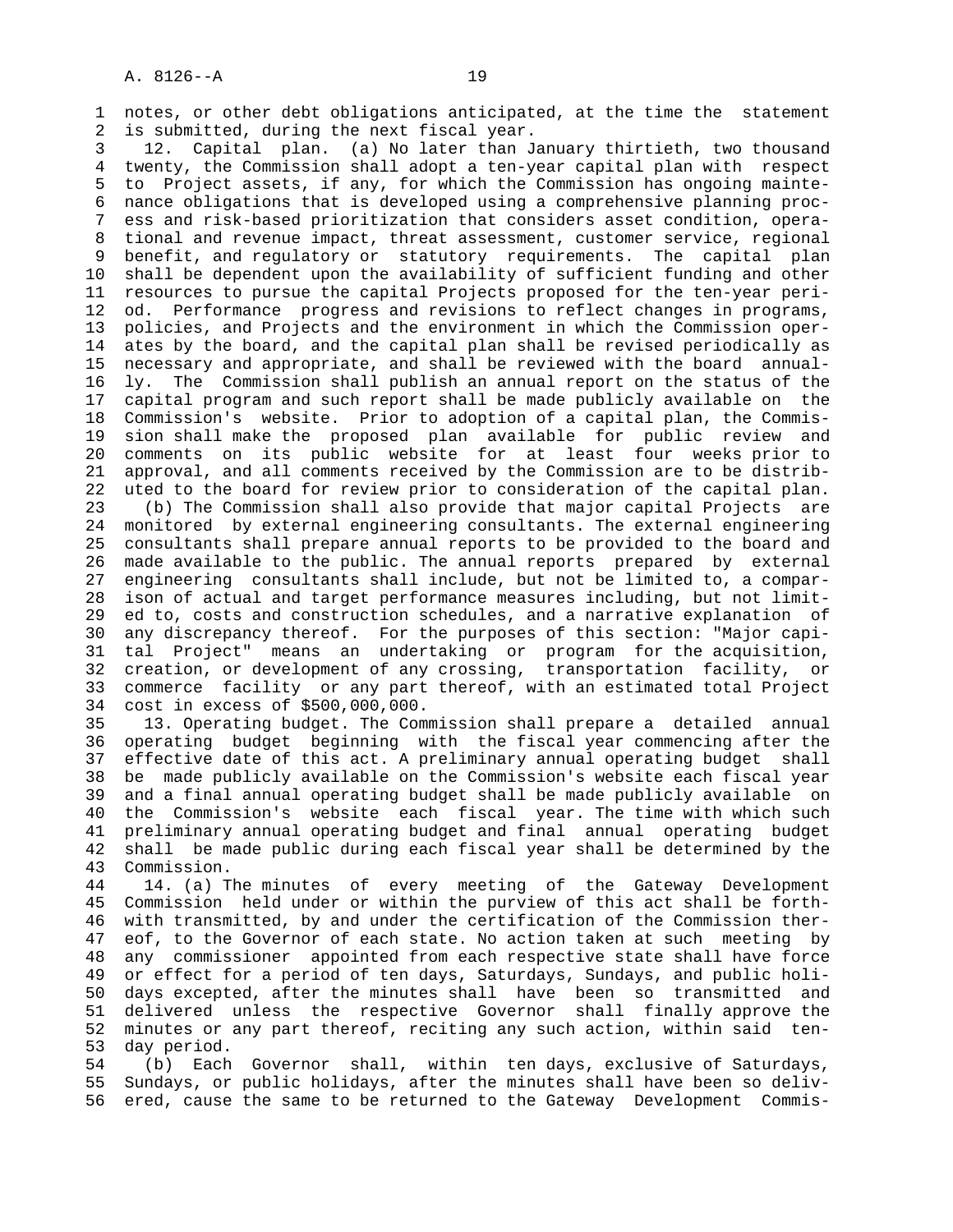1 sion either with or without his veto on any action therein recited as 2 having been taken by any commissioner appointed from the Governor's 3 respective state. If the Governor does not return the minutes within 4 said ten-day period, any action therein recited as having been taken at 5 such meeting by any commissioner appointed from the Governor's respec- 6 tive state shall have force and effect according to the wording thereof. 7 15. Contracts of the Commission. (a) Definitions. As used in this 8 subdivision, the following terms shall have the following meanings<br>9 unless otherwise specified: unless otherwise specified: 10 (i) "Construction item" means any such item or material used in 11 construction and which is procured directly by the Commission or office 12 or any such item or material commonly used in construction which is 13 procured by a person, other than a municipality, under contract with the 14 commission. 15 (ii) "Practicable" means capable of being used without violating the 16 following criteria: performance, availability at a reasonable period of 17 time and maintenance of a satisfactory level of completion. 18 (iii) "Product" means any material, supply, equipment or construction 19 item or other item whether real or personal property which is the 20 subject of any purchase, barter, or other exchange made to procure such 21 product. 22 (iv) "Secondary materials" means any material recovered from or other- 23 wise destined for the waste stream, including but not limited to, post- 24 consumer material, industrial scrap material, and overstock or obsolete 25 inventories from distributors, wholesalers and other companies as 26 defined in rules and regulations promulgated by the New York commission- 27 er of general services but such term does not include those materials 28 and byproducts generated from, and commonly reused within an original 29 manufacturing process. 30 (v) "Specification" means any description of the physical or func- 31 tional characteristics, or of the nature of a material, supply, equip- 32 ment or construction item. It may include a description of any require- 33 ment for inspecting, testing or preparing a material, supply, equipment 34 or construction item for delivery. 35 (b) Specifications. The Commission shall create and update product 36 specifications to ensure that: 37 (i) Specifications do not exclude the use of products manufactured 38 from secondary materials or require that products be manufactured from 39 virgin materials only, provided however, the specifications may include 40 such an exclusion if the Commission demonstrates that for a particular 41 end use a product containing secondary materials would not meet neces- 42 sary performance standards or that the cost of such products exceeds 43 that of similar products manufactured from virgin materials. 44 (ii) Performance standards, specifications and a product's intended 45 end use are related, and clearly identified when feasible. 46 (iii) Specifications are not overly stringent for a particular end use 47 or performance standard. 48 (iv) Specifications incorporate or require the use of secondary mate- 49 rials to the maximum extent practicable without jeopardizing the 50 performance or intended end use of the product; provided however, where 51 the Commission demonstrates that for a particular end use a product 52 containing secondary materials would not meet necessary performance 53 standards or that the cost of such product exceeds that of similar 54 products manufactured from virgin materials, such specifications need 55 not incorporate or require the use of secondary materials.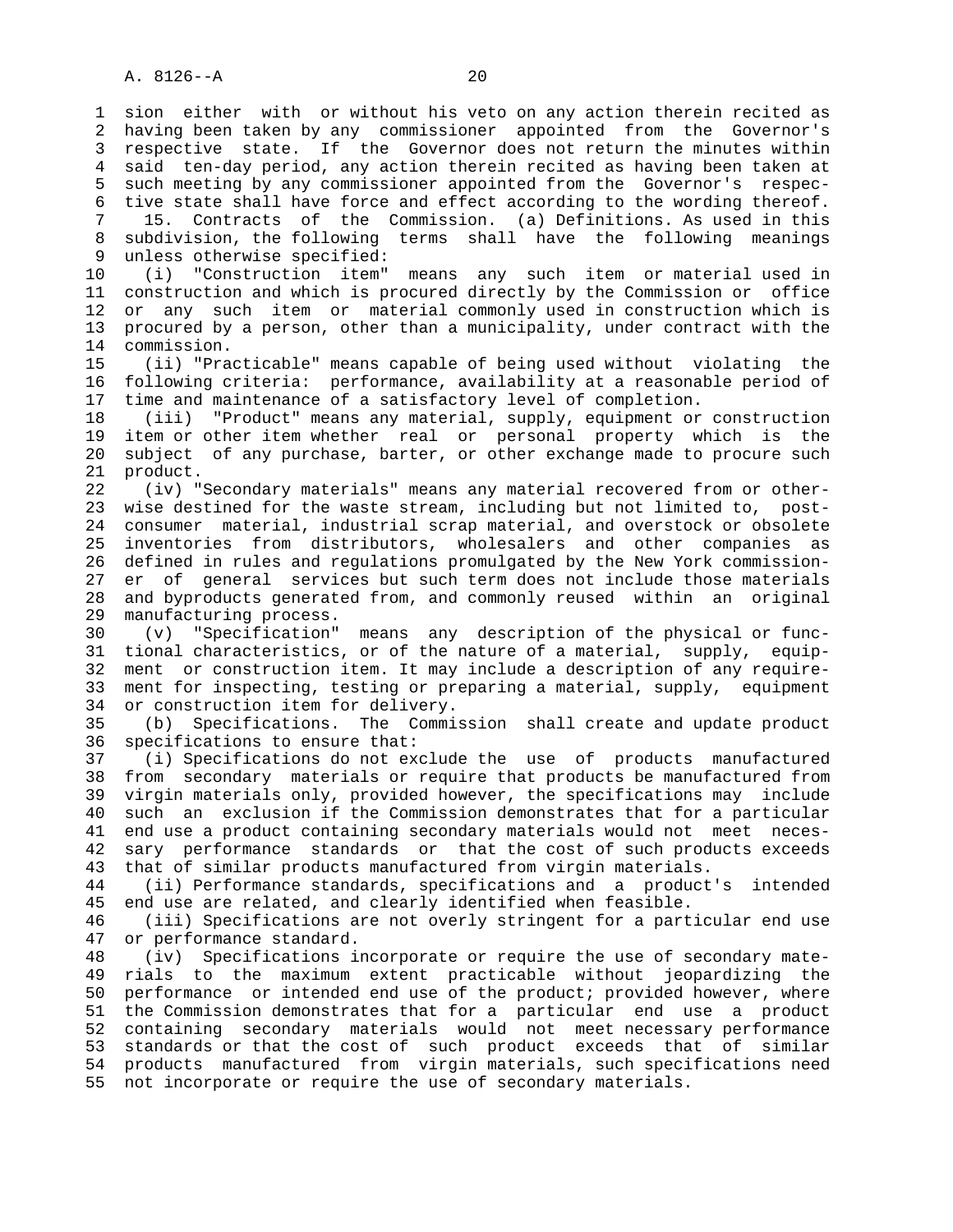1 (c) Ground for cancellation of contract by the Commission. A clause 2 shall be inserted in all specifications or contracts hereafter made or 3 awarded by the Commission, for work or services performed or to be 4 performed or goods sold or to be sold, to provide that upon the refusal 5 by a person, when called before a grand jury, head of a state depart- 6 ment, temporary state Commission or other agency of the state of New 7 York or the state of New Jersey, the organized crime task force in the 8 department of law of the state of New York, head of a city department,<br>9 or other city agency, which is empowered to compel the attendance of or other city agency, which is empowered to compel the attendance of 10 witnesses and examine them under oath, to testify in an investigation 11 concerning any transaction or contract had with the applicable state, 12 any political subdivision thereof, a public authority or with any public 13 department, agency or official of the state of New York or the state of 14 New Jersey or of any political subdivision thereof or of a public 15 authority, to sign a waiver of immunity against subsequent criminal 16 prosecution or to answer any relevant question concerning such trans- 17 action or contract, such person, and any firm, partnership or corpo- 18 ration of which he or she is a member, partner, director or officer 19 shall be disqualified from thereafter selling to or submitting bids to 20 or receiving awards from or entering into any contracts with the Commis- 21 sion or official thereof, for goods, work or services, for a period of 22 five years after such refusal.

 23 (d) Disqualification to contract with the Commission. Any person who, 24 when called before a grand jury, head of a state department, temporary 25 state Commission or other state agency of the state of New York or the 26 state of New Jersey, the organized crime task force in the department of 27 law of the state of New York, head of a city department, or other city 28 agency, which is empowered to compel the attendance of witnesses and 29 examine them under oath, to testify in an investigation concerning any 30 transaction or contract had with the applicable state, any political 31 subdivision thereof, a public authority or with a public department, 32 agency or official of the state or of any political subdivision thereof 33 or of a public authority, refuses to sign a waiver of immunity against 34 subsequent criminal prosecution or to answer any relevant questions 35 concerning such transaction or contract, and any firm, partnership or 36 corporation, of which he or she is a member, partner, director or offi- 37 cer shall be disqualified from thereafter selling to or submitting bids 38 to or receiving awards from or entering into any contracts with the 39 Commission or any official of the commission, for goods, work or 40 services, for a period of five years after such refusal or until a 41 disqualification shall be removed pursuant to the provisions of para- 42 graph (e) of this subdivision. It shall be the duty of the officer 43 conducting the investigation before the grand jury, the head of a state 44 department, the chairman of the temporary state Commission or other 45 state agency of the state of New York or the state of New Jersey, the 46 organized crime task force in the department of law of the state of New 47 York, the head of a city department or other city agency before which 48 the refusal occurs to send notice of such refusal, together with the 49 names of any firm, partnership or corporation of which the person so 50 refusing is known to be a member, partner, officer or director, to the 51 commissioner of transportation of the state of New York or the state of 52 New Jersey, or the commissioner of general services as the case may be, 53 and the appropriate departments, agencies and officials of the applica- 54 ble state, political subdivisions thereof or public authorities with 55 whom the persons so refusing and any firm, partnership or corporation of 56 which he or she is a member, partner, director or officer, is known to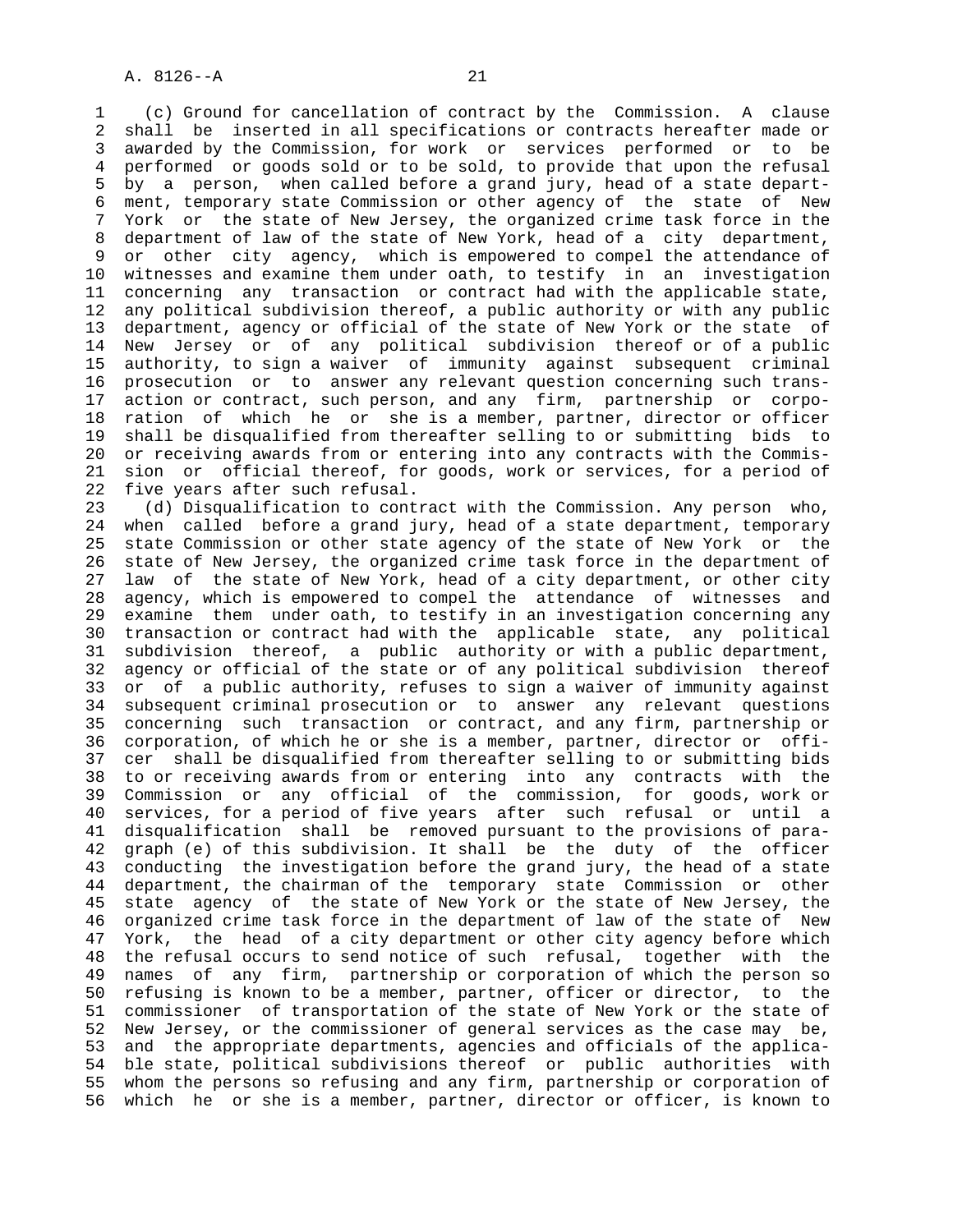1 have a contract. However, when such refusal occurs before a body other 2 than a grand jury, notice of refusal shall not be sent for a period of 3 ten days after such refusal occurs. Prior to the expiration of this 4 ten-day period, any person, firm, partnership or corporation which has 5 become liable to the cancellation or termination of a contract or 6 disqualification to contract on account of such refusal may commence a 7 special proceeding at a special term of the supreme court of New York or 8 superior court of New Jersey, held within the judicial district in which the refusal occurred, for an order determining whether the questions in 10 response to which the refusal occurred were relevant and material to the 11 inquiry. Upon the commencement of such proceeding, the sending of such 12 notice of refusal to answer shall be subject to order of the court in 13 which the proceeding was brought in a manner and on such terms as the 14 court may deem just. If a proceeding is not brought within ten days, 15 notice of refusal shall thereupon be sent as provided in this paragraph. 16 (e) Removal of disqualification of public contractors by petition. (i) 17 Any firm, partnership or corporation which has become subject to the 18 cancellation or termination of a contract or disqualification to 19 contract on account of the refusal of a member, partner, director or 20 officer thereof to waive immunity when called to testify, as provided in 21 paragraph (d) of this subdivision, may, upon ten days' notice to the 22 attorney general of the state in which the refusal occurred and to the 23 officer who conducted the investigation before the grand jury or other 24 body in which the refusal occurred, commence a special proceeding at a 25 special term of the supreme court of New York or superior court of New 26 Jersey held within the judicial district in which the refusal occurred 27 for a judgment discontinuing the disqualification. Such application 28 shall be in the form of a petition setting forth grounds, including that 29 the cooperation by petitioner with the grand jury or other body at the 30 time of the refusal was such, and the amount and degree of control and 31 financial interest, if any, in the petitioning firm, partnership or 32 corporation by the member, partner, officer or director who refused to 33 waive immunity is such that it will not be in the public interest to 34 cancel or terminate petitioner's contracts or to continue the disquali- 35 fication, as provided in paragraph (d) of this subdivision. A copy of 36 the petition and accompanying papers shall be served with the notices to 37 be given pursuant to this subdivision.

 38 (ii) Upon the filing of a petition described in subparagraph (i) of 39 this paragraph the court may stay as to petitioner, pending a decision 40 upon the petition, the cancellation or termination of any contracts 41 resulting from such refusal upon such terms as to notice or otherwise as 42 may be just.

 43 (iii) At least two days prior to the return day, the officer who 44 conducted the investigation before the grand jury or other body and the 45 attorney general may file answers to the petition or apply for judgment 46 dismissing the petition as a matter of law. On or before the return day 47 the petitioner may file a reply to the answer.

 48 (iv) Upon the return day the court may, upon the petition and answer 49 and other papers filed, forthwith render such judgment as the case 50 requires, or if a triable issue of fact is duly raised, it shall forth- 51 with be tried before a court sitting without a jury or before a referee. 52 The provisions of statute or rule governing references in an action 53 shall apply to a reference under this subdivision.

 54 (v) The court shall render judgment dismissing the petition on the 55 merits or discontinuing the disqualification upon the ground that the 56 public interest would be served by its discontinuance, and granting such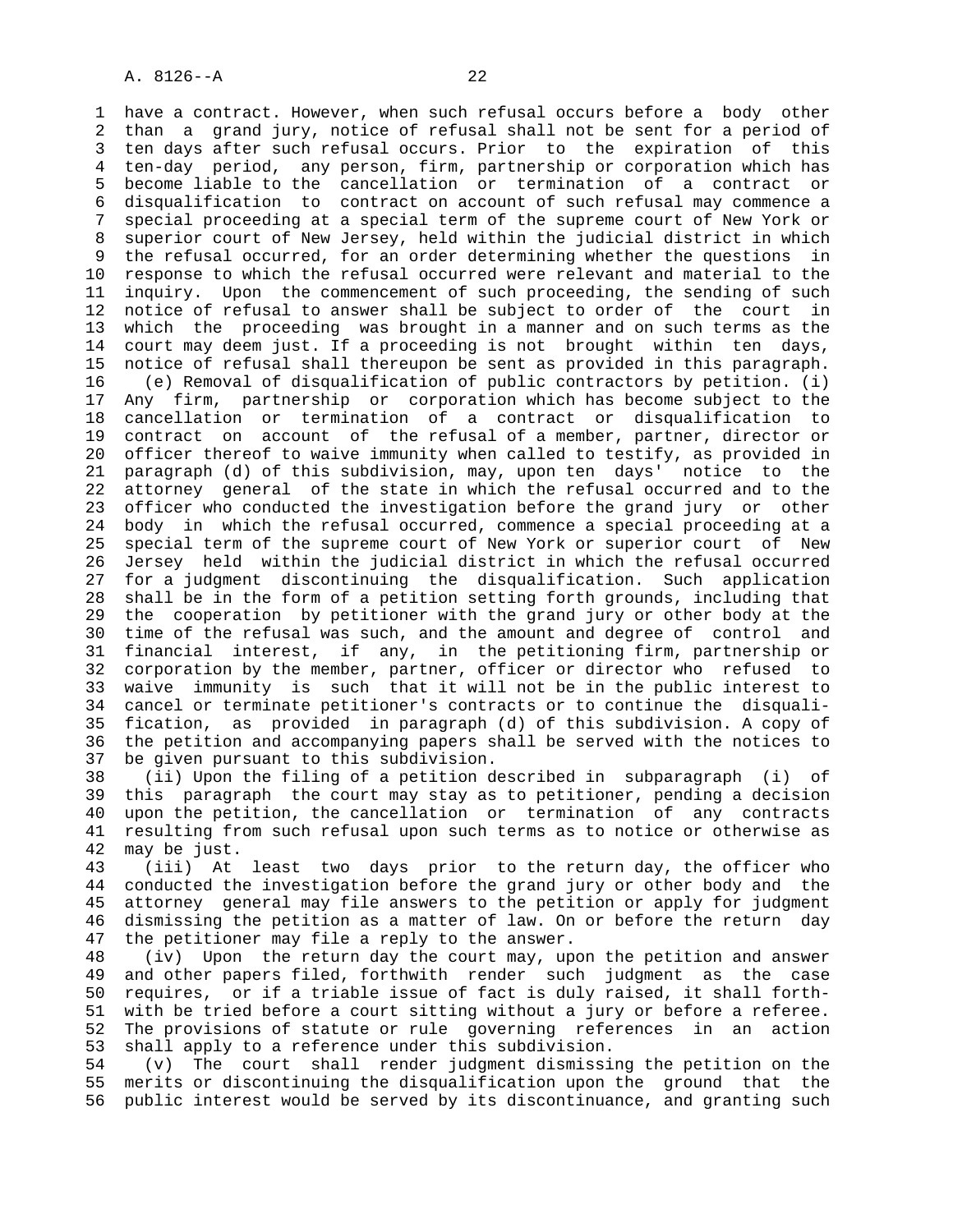1 other relief as to the cancellation or termination of contracts as may 2 be appropriate, but without costs to petitioner.

 3 (f) Statement of non-collusion in bids or proposals to the Commission. 4 (i) Every bid or proposal hereafter made to the Commission or to any 5 official of the Commission, where competitive bidding is utilized, for 6 work or services performed or to be performed or goods sold or to be 7 sold, shall contain the following statement subscribed by the bidder and 8 affirmed by such bidder as true under the penalties of perjury:<br>9 T1. By submission of this bid, each bidder and each person si

"1. By submission of this bid, each bidder and each person signing on 10 behalf of any bidder certifies, and in the case of a joint bid each 11 party thereto certifies as to its own organization, under penalty of 12 perjury, that to the best of his knowledge and belief:

 13 2. The prices in this bid have been arrived at independently without 14 collusion, consultation, communication, or agreement, for the purpose of 15 restricting competition, as to any matter relating to such prices with 16 any other bidder or with any competitor;

 17 3. Unless otherwise required by law, the prices which have been quoted 18 in this bid have not been knowingly disclosed by the bidder and will not 19 knowingly be disclosed by the bidder prior to opening, directly or indi- 20 rectly, to any other bidder or to any competitor; and

 21 4. No attempt has been made or will be made by the bidder to induce 22 any other person, partnership or corporation to submit or not to submit 23 a bid for the purpose of restricting competition."

 24 (ii) A bid shall not be considered for award nor shall any award be 25 made where the provisions of subparagraph (i) of this paragraph have not 26 been complied with; provided however, that if in any case the bidder 27 cannot make the foregoing certification, the bidder shall so state and 28 shall furnish with the bid a signed statement which sets forth in detail 29 the reasons therefor. Where the provisions of subparagraph (i) of this 30 paragraph have not been complied with, the bid shall not be considered 31 for award nor shall any award be made unless the Commission or official 32 thereof determines that such disclosure was not made for the purpose of 33 restricting competition. The fact that a bidder (A) has published price 34 lists, rates, or tariffs covering items being procured, (B) has informed 35 prospective customers of proposed or pending publication of new or 36 revised price lists for such items, or (C) has sold the same items to 37 other customers at the same prices being bid, does not constitute, with- 38 out more, a disclosure.

 39 (iii) Any bid hereafter made to the Commission by a corporate bidder 40 for work or services performed or to be performed or goods sold or to be 41 sold, where competitive bidding is utilized, and where such bid contains 42 the certification referred to in subparagraph (i) of this paragraph, 43 shall be deemed to have been authorized by the board of directors of the 44 bidder, and such authorization shall be deemed to include the signing 45 and submission of the bid and the inclusion therein of the certificate 46 as to non-collusion as the act and deed of the corporation.

 47 (g) Procurement contracts. (i) Definitions. For the purposes of this 48 subdivision:

 49 (A) "Allowable indirect costs" means those costs incurred by a profes- 50 sional firm that are generally associated with overhead which cannot be 51 specifically identified with a single Project or contract and are 52 considered reasonable and allowable under specific state contract or 53 allowability limits.

 54 (B) "Minority business enterprise" means any business enterprise, 55 including a sole proprietorship, partnership, or corporation: with more 56 than fifty percent of the ownership interest owned by one or more minor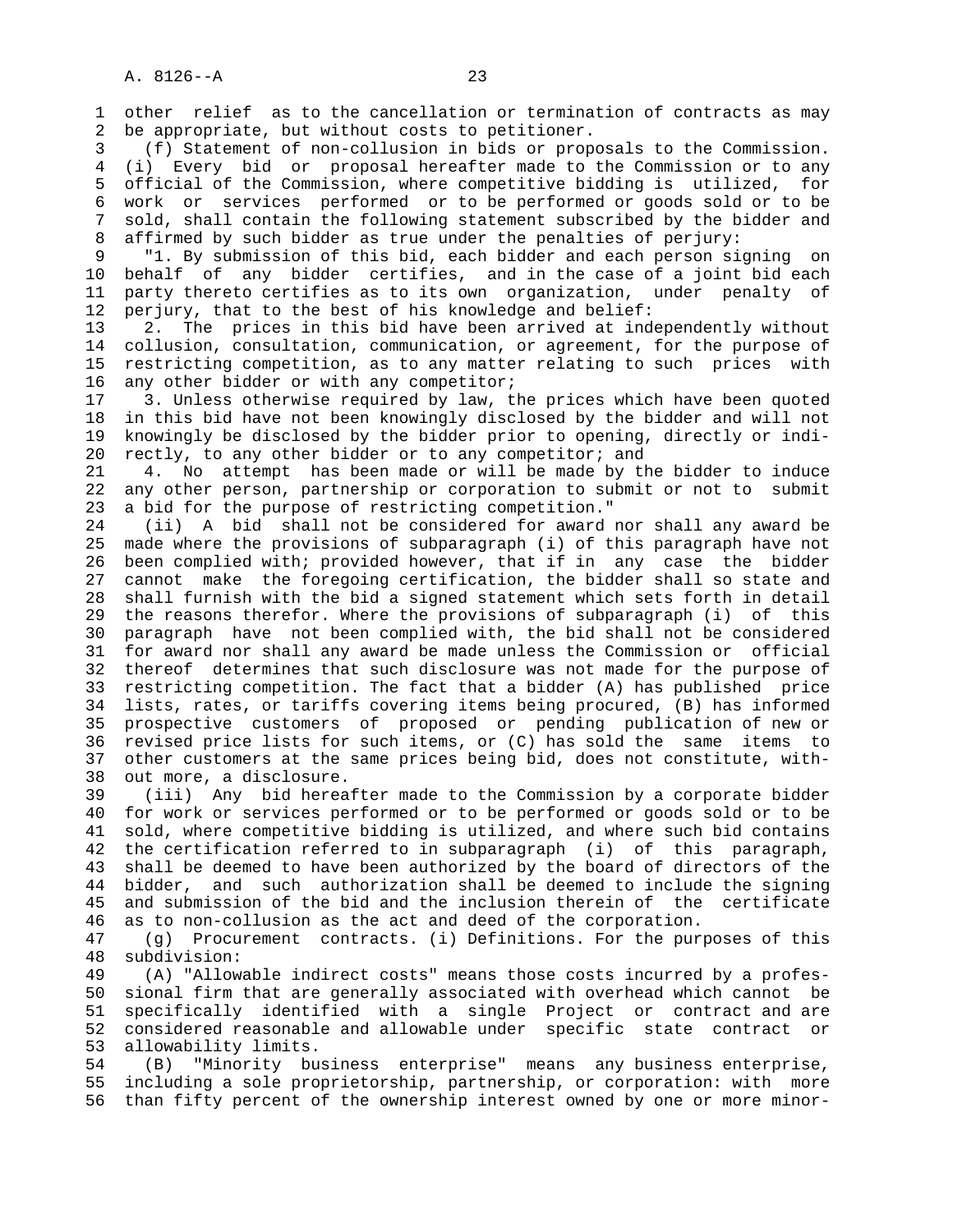1 ity group members or, in the case of a publicly-owned business, where 2 more than fifty percent of the common stock or other voting interests 3 are owned by one or more minority group members; in which the minority 4 ownership is real, substantial, and continuing; in which the minority 5 ownership has and exercises the authority to control independently the 6 day-to-day business decisions of the enterprise; and authorized to do 7 business in the state of New York or the state of New Jersey, independ- 8 ently owned and operated, and not dominant in its field.<br>9 (C) "Minority group member" means a United States citi

 9 (C) "Minority group member" means a United States citizen or permanent 10 resident alien who is and can demonstrate membership in one of the 11 following groups: black persons having origins in any of the black 12 African racial groups not of Hispanic origin; Hispanic persons of Mexi- 13 can, Puerto Rican, Dominican, Cuban, Central or South American of either 14 Indian or Hispanic origin, regardless of race; Asian and Pacific Islan- 15 der persons having origins in any of the Far East, Southeast Asia, the 16 Indian subcontinent or the Pacific Islands; or Native American persons 17 having origins in any of the original peoples of North America.

 18 (D) "Professional firm" means any individual or sole proprietorship, 19 partnership, corporation, association, or other legal entity permitted 20 by law to practice the professions of architecture, engineering, or 21 surveying.

 22 (E) "Women-owned business enterprise" means a business enterprise, 23 including a sole proprietorship, partnership or corporation: with more 24 than fifty percent of the ownership interest owned by one or more United 25 States citizens or permanent resident aliens who are women or, in the 26 case of a publicly-owned business, where more than fifty percent of the 27 common stock or other voting interests is owned by United States citi- 28 zens or permanent resident aliens who are women; in which the ownership 29 interest of women is real, substantial, and continuing; in which the 30 women ownership has and exercises the authority to control independently 31 the day-to-day business decisions of the enterprise; and authorized to 32 do business in the state of New York or the state of New Jersey, inde- 33 pendently owned and operated, and not dominant in its field.

 34 (F) "Procurement contracts" means any written agreement for the acqui- 35 sition of goods or services of any kind, in the actual or estimated 36 amount of five thousand dollars or more.

 37 (ii) The Commission shall adopt by resolution comprehensive guidelines 38 which detail the Commission's operative policy and instructions regard- 39 ing the use, awarding, monitoring and reporting of procurement 40 contracts. Such guidelines shall be annually reviewed and approved by 41 the Commission.

 42 (iii) The guidelines approved by the Commission shall include, but not 43 be limited to the following:

 44 (A) A description of the types of goods purchased, and for procurement 45 contracts for services, a description of those areas of responsibility 46 and oversight requiring the use of personal services and the reasons for 47 the use of personal services in such areas.

48 (B) Requirements regarding the selection of contractors, which shall<br>49 include provisions: include provisions:

 50 (1) for the selection of such contractors on a competitive basis, and 51 provisions relating to the circumstances under which the board may by 52 resolution waive competition; and

53 (2) setting forth responsibilities of contractors.

 54 (C) An identification of those areas or types of contracts for which 55 minority or women-owned business enterprises may best bid so as to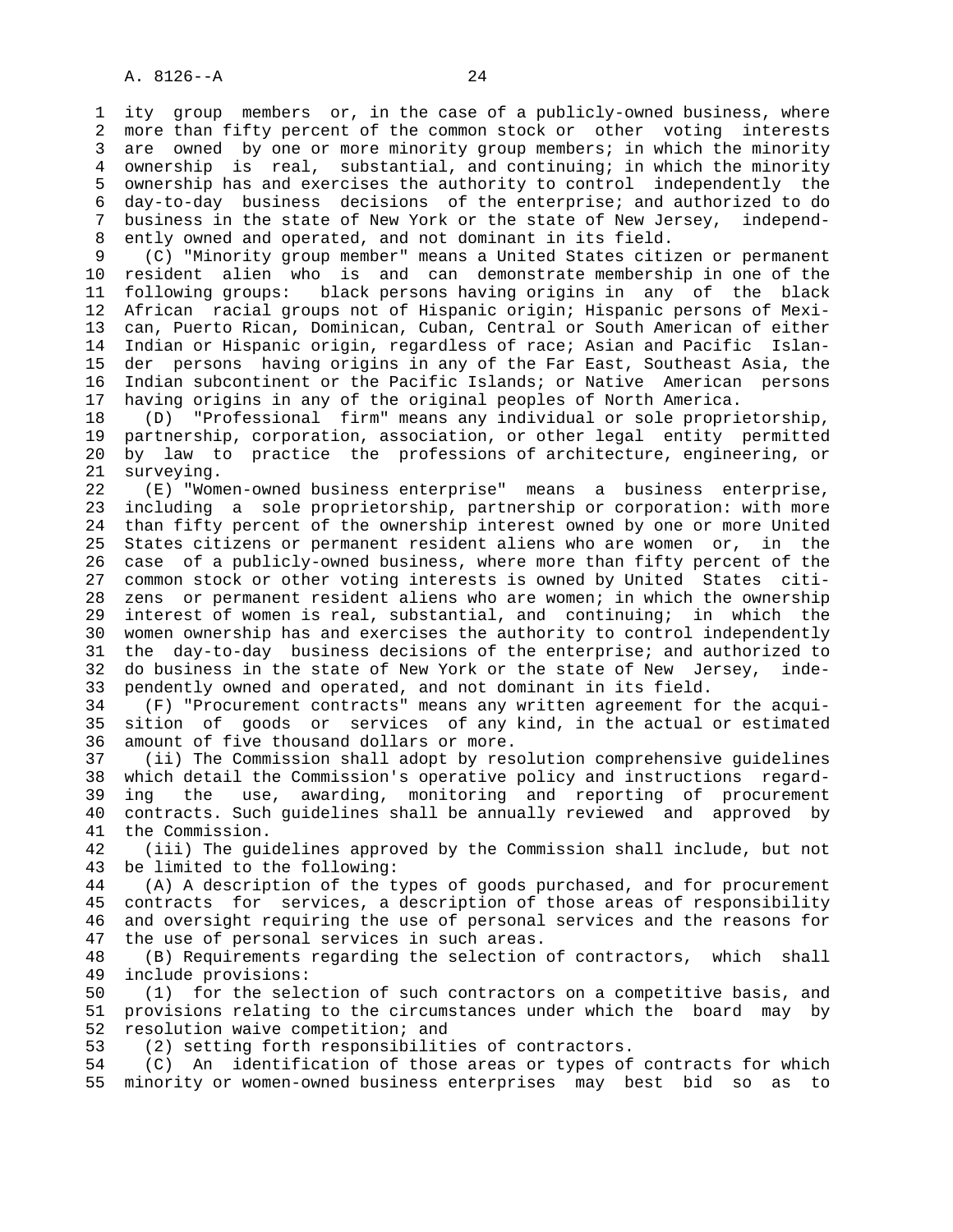1 promote and assist participation by such enterprises and facilitate a 2 fair share of the awarding of contracts to such enterprises.

 3 (D) Requirements for providing notice, in addition to any other notice 4 of procurement opportunities, to professional and other organizations 5 that serve minority and women-owned business enterprises providing the 6 types of services procured by the Commission.

 7 (E) The establishment of appropriate goals for participation by minor- 8 ity or women-owned business enterprises in procurement contracts awarded<br>8 by the Commission and for the utilization of minority and women-owned 9 by the Commission and for the utilization of minority and women-owned 10 enterprises as subcontractors and suppliers by entities having procure- 11 ment contracts with the Commission.

 12 (F) A listing of the types of provisions to be contained in procure- 13 ment contracts, including provisions concerning the nature and monitor- 14 ing of the work to be performed, the use of Commission supplies and 15 facilities, the use of Commission personnel and any other provisions.

 16 (G) Provisions regarding procurement contracts which involve former 17 officers or employees of the Commission.

 18 (H) Policies to promote the participation by business enterprises and 19 residents of the state of New York and the state of New Jersey in 20 procurement contracts.

21 (iv) For the purposes of this paragraph:

 22 (A) "New Jersey business enterprise" means a business enterprise, 23 including a sole proprietorship, partnership, or corporation, which 24 offers for sale or lease or other form of exchange, goods which are 25 sought by the Commission and which are substantially manufactured, 26 produced or assembled in New Jersey, or services which are sought by the 27 Commission and which are substantially performed within New Jersey.

 28 (B) "New Jersey resident" means a natural person who maintains a 29 fixed, permanent, and principal home located within New Jersey and to 30 which such person, whenever temporarily located, always intends to 31 return.

 32 (C) "New York resident" means a natural person who maintains a fixed, 33 permanent and principal home located within New York state and to which 34 such person, whenever temporarily located, always intends to return.

 35 (D) "New York state business enterprise" means a business enterprise, 36 including a sole proprietorship, partnership, or corporation, which 37 offers for sale or lease or other form of exchange, goods which are 38 sought by the Commission and which are substantially manufactured, 39 produced or assembled in New York state, or services which are sought by 40 the Commission and which are substantially performed within New York 41 state.

 42 (v) The Commission shall have the power from time to time to amend 43 such procurement contract guidelines in accordance with the provisions 44 of this subdivision.

 45 (vi) The Commission shall annually prepare and approve a report on 46 procurement contracts, where any such contracts have been entered into 47 for such year, which shall include the guidelines, as specified in this 48 subdivision, an explanation of the guidelines and any amendments thereto 49 since the last annual report. Such report on procurement contracts may 50 be a part of any other annual report that the corporation is required to 51 make.

 52 (vii) The Commission shall annually submit its report on procurement 53 contracts to the governor of New York and the governor of New Jersey and 54 copies thereof to the New York senate finance committee, New Jersey 55 senate budget committee, the New York assembly ways and means committee, 56 the New Jersey general assembly appropriations committee, and the New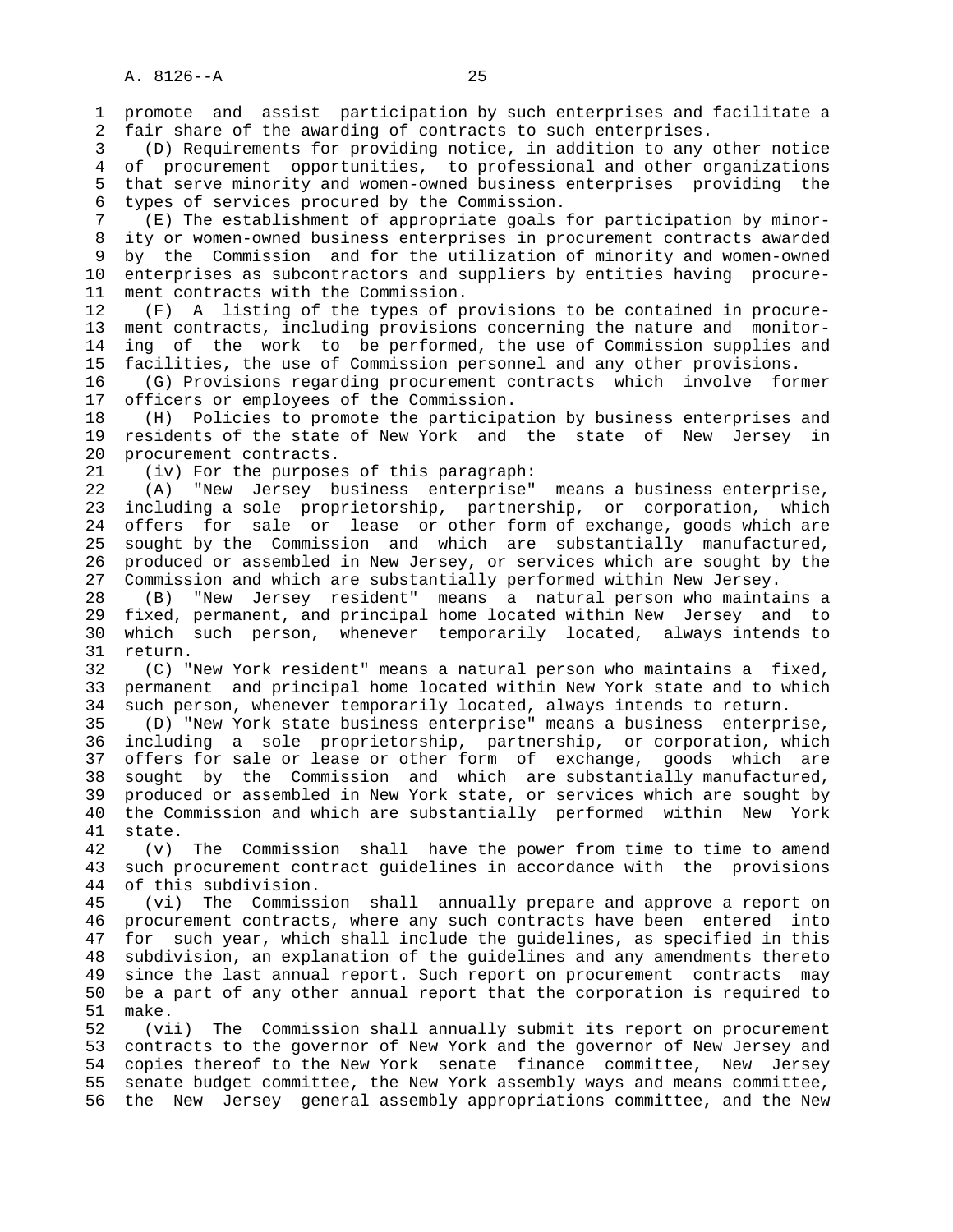1 York state authorities budget office. The Commission shall make avail- 2 able to the public copies of its report on procurement contracts upon 3 reasonable request therefor. 4 (viii) Nothing contained in this paragraph shall be deemed to alter, 5 affect the validity of, modify the terms of or impair any contract or 6 agreement made or entered into in violation of, or without compliance 7 with, the provisions of this section. 8 16. Subsidiaries of the Commission. (a) The commission shall provide notice to the governor of each state, the majority leader of each house 10 of the legislature of each state no less than sixty days prior to the 11 formation of the subsidiary. 12 (b) The creation of a subsidiary corporation shall be approved by the 13 board. 14 (c) Within sixty days of the effective date of this act, and on or 15 before the first day of January of each year annually thereafter, any 16 subsidiary corporation, in cooperation with the Commission, shall 17 provide to the governor and legislature of each state a report on the 18 subsidiary corporation. The report shall include for each subsidiary: 19 (i) the complete legal name, address, and contact information of the 20 subsidiary; 21 (ii) the structure of the organization of the subsidiary, including 22 the names and titles of each of its members, directors, and officers, as 23 well as a chart of its organizational structure; 24 (iii) the complete bylaws and legal organization papers of the subsid- 25 iary; 26 (iv) a complete report of the purpose, operations, mission, and 27 Projects of the subsidiary; and 28 (v) any other information the subsidiary corporation deems important 29 to include in the report. 30 (d) Sixty days prior to the issuance of any debt by the subsidiary 31 corporation, or the Commission on behalf of the subsidiary corporation, 32 the Commission shall in addition to any other requirements concerning 33 the issuance of debt by the Commission, provide notice to the governor 34 of each state, and the majority leader of each house of the legislature 35 of each state. For purposes of this subdivision, as applicable to New 36 York state "majority leader" shall mean the speaker of the assembly of 37 the New York state legislature or temporary president of the senate of 38 the New York state legislature. For purposes of this section, as appli- 39 cable to the state of New Jersey "majority leader" shall mean the presi- 40 dent of the senate or the speaker of the general assembly of the state 41 of New Jersey. 42 17. Disposition of property by the Commission. (a) Any sale of real 43 property by the Commission shall be undertaken and conducted pursuant to 44 the provisions of the existing laws governing the sale of real property 45 by the Commission in the state in which such real property is located 46 and by approval of the board. 47 (b) No disposition of real property, or any interest in real property, 48 shall be made unless an appraisal of the value of such real property has 49 been made by an independent appraiser and included in the record of the 50 transaction, and, provided further, that no disposition of any other 51 real property, which because of its unique nature or the unique circum- 52 stances of the proposed transaction is not readily valued by reference 53 to an active market for similar real property, shall be made without a 54 similar appraisal. 55 (c) Disposal of real property for less than fair market value. No 56 property owned, leased, or otherwise in the control of the Commission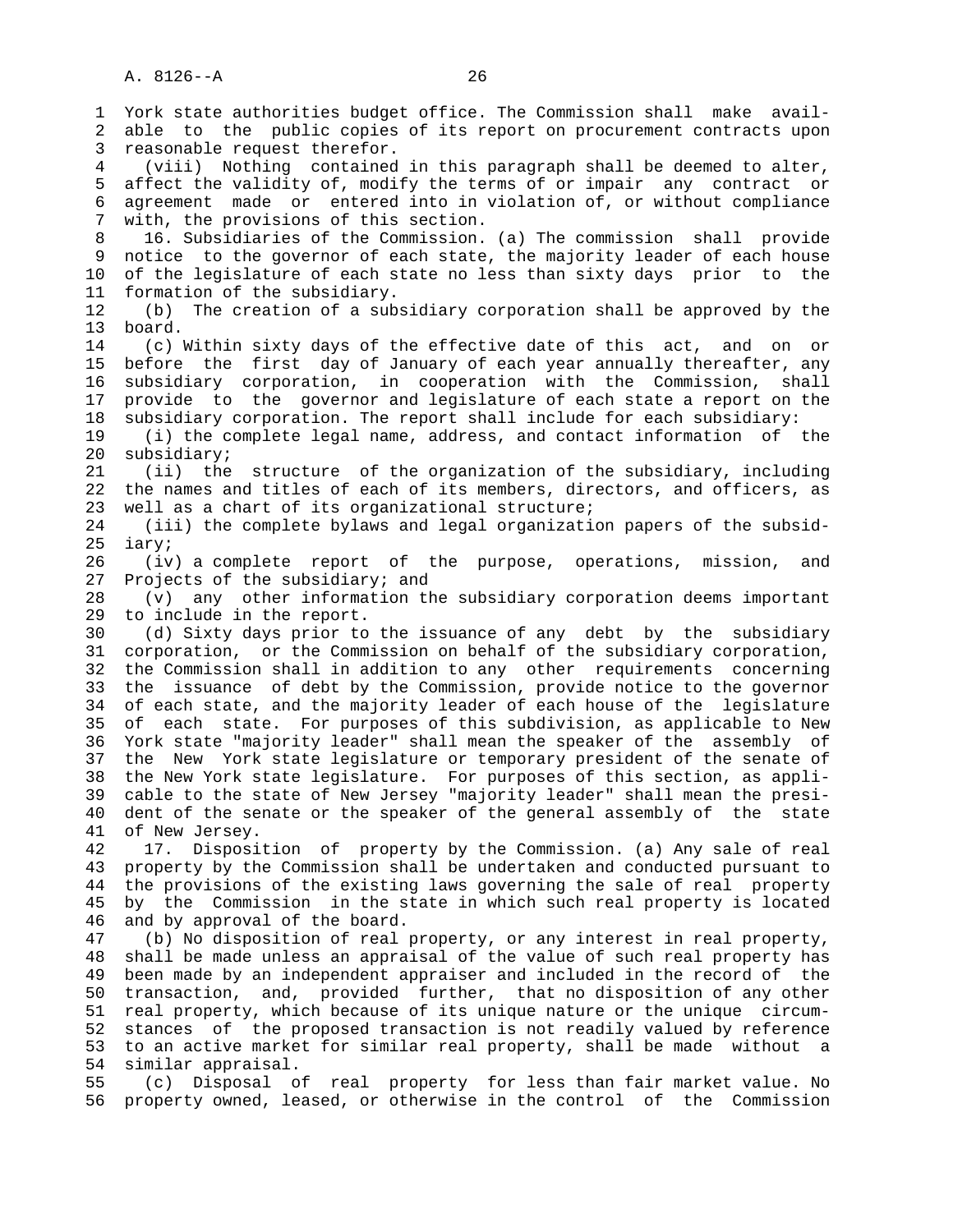1 may be sold, leased, or otherwise alienated for less than its fair 2 market value unless: 3 (i) the transferee is a government or other public entity, and the 4 terms and conditions of the transfer require that the ownership and use 5 of the real property will remain with the government or any other public 6 entity; or 7 (ii) the purpose of the transfer is within the purpose, mission, or 8 governing statute of the Commission and a written determination is made<br>8 by the board that there is no reasonable alternative to the proposed by the board that there is no reasonable alternative to the proposed 10 below-market transfer that would achieve the same purpose of such trans- 11 fer, prior to board approval of such a transfer. 12 (d) The board shall adopt, prior to the appropriation of any property, 13 appropriate rules and regulations concerning disposition, acquisition, 14 and transfer of real property or any interest in real property by the 15 Commission which shall, at a minimum, include a requirement that the 16 following information be made available to the board at the meeting 17 where approval of such a disposition, acquisition or transfer is sched- 18 uled: 19 (i) a full description of the property; 20 (ii) a description of the purpose of the disposition, acquisition, or 21 transfer; 22 (iii) a statement of the value to be received from such a disposition, 23 acquisition, or transfer; 24 (iv) the names of any private parties participating in the disposi- 25 tion, acquisition, or transfer; and 26 (v) in the case of a property disposition for less than fair market 27 value, an explanation and a written determination by the board that 28 there is no reasonable alternative to the proposed below-market value 29 that would achieve the same purpose of such disposition. 30 (e) Not less than ten days in advance of any meeting of the board at 31 which the board is to consider an action to authorize the sale of real 32 property owned by the Commission, the chief executive officer of the 33 Commission shall provide public notice of such proposed action along 34 with relevant material terms and provisions of such sale including, but 35 not limited to, the information made available pursuant to paragraph (b) 36 of this subdivision, by posting on the Commission's website. 37 (f) The chief executive officer may authorize or arrange for contracts 38 for the sale of personal property owned by the Commission upon such 39 terms and conditions as the chief executive officer may deem proper and 40 execute the same on behalf of the Commission where the value of such 41 personal property is not in excess of \$1,000,000; provided, however, 42 that personal property valued at more than \$250,000 shall not be sold by 43 authority of the chief executive officer other than to the highest 44 bidder after public advertisement. Where the value of such personal 45 property is in excess of \$1,000,000, the sale of such property must be 46 authorized by the board upon such terms as the board may deem proper. 47 (g) The Commission may retain brokers or third-party vendors that 48 facilitate online auctions, or assist in disposing of surplus real and 49 personal property of the port authority. 50 18. (a) Notwithstanding the provisions of any general or special stat- 51 utes, the comptroller of the state of New York and the comptroller of 52 the state of New Jersey and their legally authorized representatives are 53 hereby authorized and empowered from time to time to examine the 54 accounts books of the Commission, including their receipts, disburse-

 55 ments, contracts, leases, sinking fund, investments and such other items 56 referring to their financial standing and receipts and disbursements as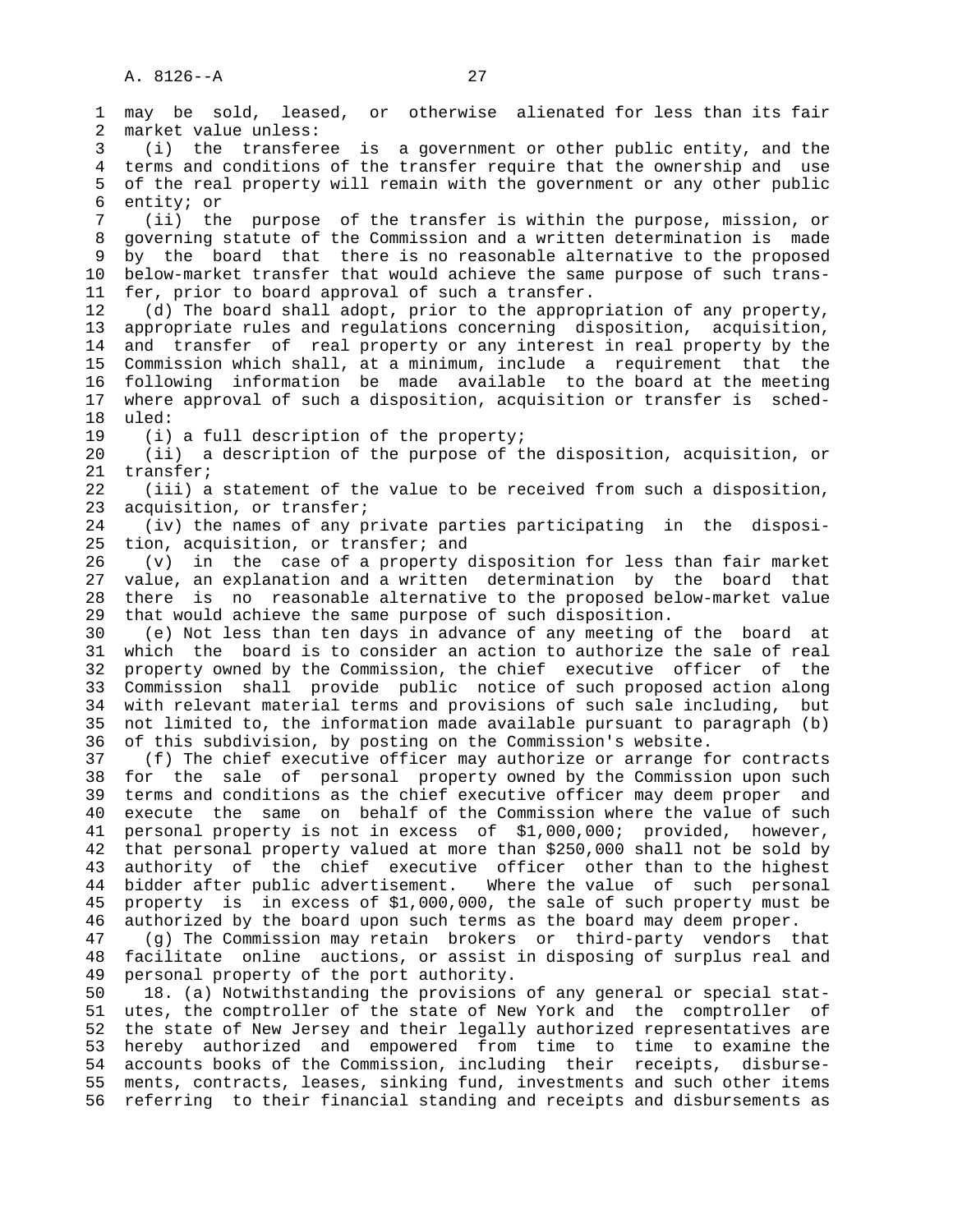1 such comptroller may deem proper. Such examination may be made by either 2 comptroller at any time or both comptrollers acting together.

 3 (b) The comptrollers of the respective states acting individually or 4 collectively shall report to the governors and the legislatures of the 5 respective states the result of such examination.

 6 19. State commitment. The state of New Jersey and the state of New 7 York shall provide equal funding for phase one of the Project. To the 8 extent that the port authority of New York and New Jersey provides 9 support for debt service obligations incurred by the Commission for 10 phase one, the value of that support will be ascribed one-half each to 11 the state of New York and the state of New Jersey in determining their 12 total funding for the state commitment to phase one. The governor of New 13 Jersey, the governor of New York and the executive director of the port 14 authority shall execute a memorandum of understanding detailing the 15 timing and source of funding for their commitment to phase one of the 16 Project, and if agreed to in an amendment to a memorandum, for phase two 17 of the Project or portions thereof.

 18 For any toll or fee imposed on an instrumentality of either state, 19 pursuant to a memorandum of understanding executed pursuant to this 20 section, the revenue generated from that toll or fee shall count toward 21 that state's share for purposes of any memorandum of understanding 22 established pursuant to this section.

 23 20. The facilitation of any portion of the Project that is located 24 within New York state shall be designated public work and shall be 25 subject to the respective provisions of New York state labor law that 26 are applicable as a result of such designation. However, nothing herein 27 shall be construed to prevent the compliance with federal law, regu- 28 lations or other requirements for any portion of the Project anticipated 29 to be funded by federal funding. The facilitation of any portion of the 30 Project that is located within the state of New Jersey shall be desig- 31 nated public work and shall be subject to the respective provisions of 32 New Jersey state labor law that are applicable as a result of such 33 designation. However, nothing herein shall be construed to prevent the 34 compliance with federal law, regulations or other requirements for any 35 portion of the Project anticipated to be funded by federal funding.

 36 § 3. Subdivisions 1, 2 and 3 of section 14-c of the transportation 37 law, as added by chapter 639 of the laws of 1971, are amended to read as 38 follows:

 39 1. The department of transportation may cooperate and contract with 40 the national railroad passenger corporation **or if deemed necessary,** 41 **desirable or convenient by the commissioner to facilitate the purposes** 42 **of this section, with gateway development commission to the extent that** 43 **commission is so authorized to act under its authorizing statute,** for 44 any intercity rail passenger services deemed necessary, convenient or 45 desirable by the commissioner, within the amounts available by appropri- 46 ation therefor, as such services are made available pursuant to the 47 provisions of the rail passenger service act of nineteen hundred seventy 48 and any acts amendatory or supplemental thereto, subject to the approval 49 of the director of the budget **or pursuant to reimbursement available** 50 **from the gateway development commission, any railroad company, any other** 51 **state or agency, the federal government, any public authority of this** 52 **state or any other state or two or more states, or any political subdi-** 53 **vision or municipality of the state**. Notwithstanding any inconsistent 54 law, general, special or local, the commissioner, as funds are made 55 available for the purposes hereof, is hereby empowered to contract with 56 such corporation or Commission and to do all other things necessary,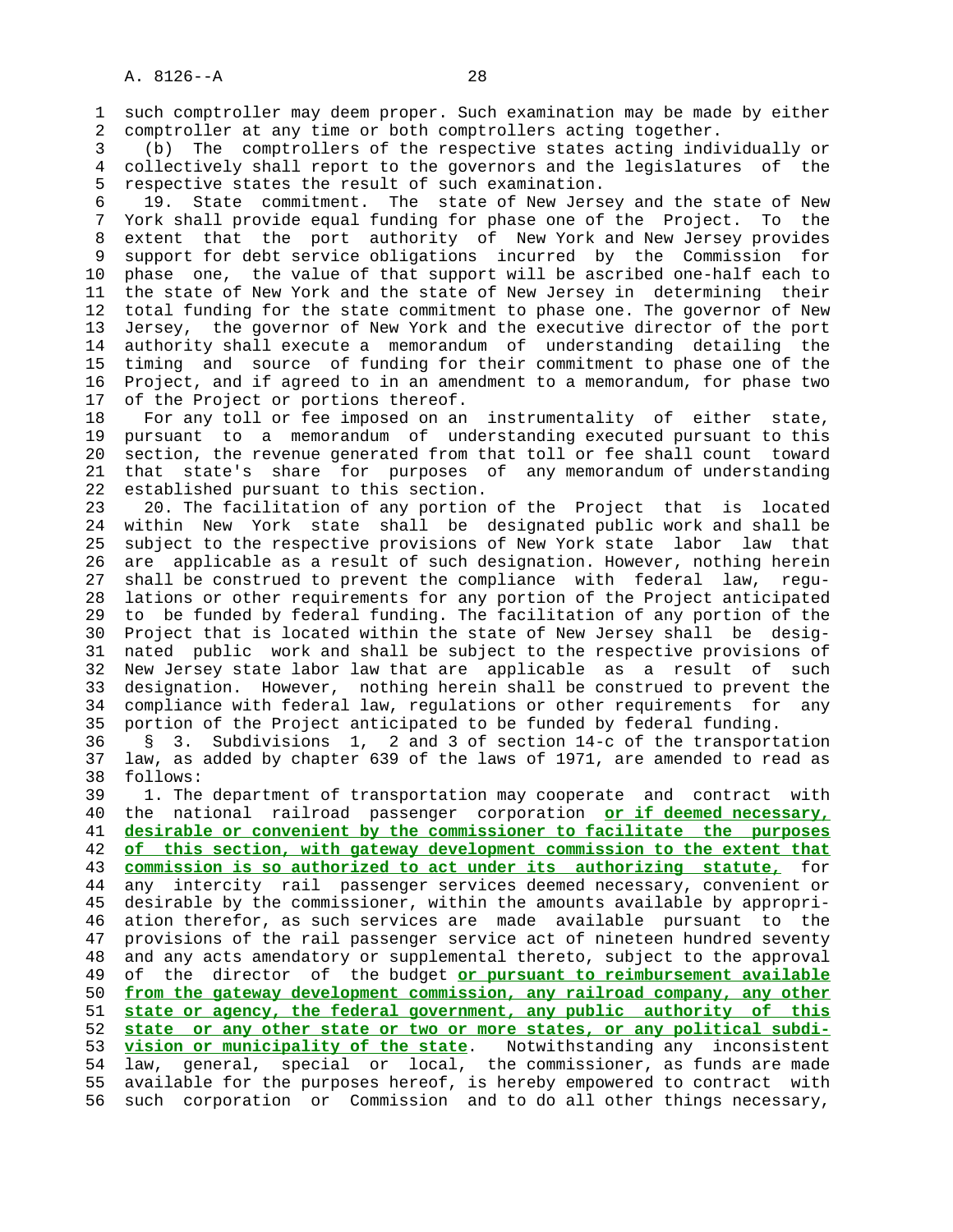1 convenient or desirable on behalf of the state to secure the full bene- 2 fits available under and pursuant to such act **and any other federal act** 3 **which provides funding for intercity rail passenger services**, and to 4 contract and do all other things necessary as hereinafter provided on 5 behalf of the state to effect [**the**] **and facilitate** intercity rail 6 passenger [**service program**] **services** which he determines is necessary, 7 convenient or desirable **and the department of transportation may cooper-** 8 **ate and contract with gateway development commission for passenger rail** 9 **activities, to the extent that gateway development commission is so** 10 **authorized to act under its authorizing statute, provided, however, that** 11 **the department of transportation shall only contract with the gateway** 12 **development commission if such contract is approved by that commission's** 13 **board in accordance with its authorizing statute**.

 14 2. The commissioner shall coordinate the intercity rail passenger 15 activities of the state and other interested public and private organ- 16 izations and persons to effectuate the purposes of this section and 17 shall have the responsibility for negotiating with the federal govern- 18 ment with respect to intercity rail passenger service programs. The 19 commissioner is authorized to enter into joint service agreements **and** 20 **other agreements** between the state and any railroad company, any other 21 state department or agency, the federal government, the Canadian govern- 22 ment, any other state, or agency or instrumentality thereof, any public 23 authority of this state or any other state **or two or more states**, or any 24 political subdivision or municipality of the state, relating to proper- 25 ty, buildings, structures, facilities, services, rates, fares, classi- 26 fications, dividends, allowances or charges (including charges between 27 intercity rail passenger service facilities), or rules or regulations 28 pertaining thereto, for or in connection with or incidental to transpor- 29 tation in part upon intercity rail passenger service facilities. Inter- 30 city rail passenger service facilities include the right of way and 31 related trackage, rails, cars, locomotives, or other rolling stock, 32 signal, power, fuel, communication and ventilation systems, power 33 plants, stations, terminals, **tunnels,** storage yards, repair and mainte- 34 nance shops, yards, equipment and parts, offices and other real estate 35 or personnel used or held for or incidental to the operation, rehabili- 36 tation or improvement of any railroad operating intercity rail passenger 37 service or to operate such service, including but not limited to build- 38 ings, structures, and rail property.

 39 3. [**The**] **Notwithstanding any other provision of law, general, special,** 40 **charter or local, the** commissioner may on such terms and conditions as 41 he may determine necessary, convenient or desirable, establish, 42 construct, effectuate, operate, maintain, renovate, improve, extend or 43 repair any such intercity rail passenger service facility or any related 44 services and activities, or may provide for such by contract, lease or 45 other arrangement on such terms as the commissioner may deem necessary, 46 convenient or desirable with any agency, corporation or person, includ- 47 ing but not limited to any railroad company, any state agency, the 48 federal government, the Canadian government, any other state or agency 49 or instrumentality thereof, any public authority of this or any other 50 state **or two or more states**, or any political subdivision or munici- 51 pality of the state.

 52 § 4. Notwithstanding any other provision of law of New York or New 53 Jersey, general, special, charter or local, each state and local govern- 54 ment, any agency, instrumentality, department, commission or authority 55 thereof, and any bi-state agency are hereby authorized and empowered to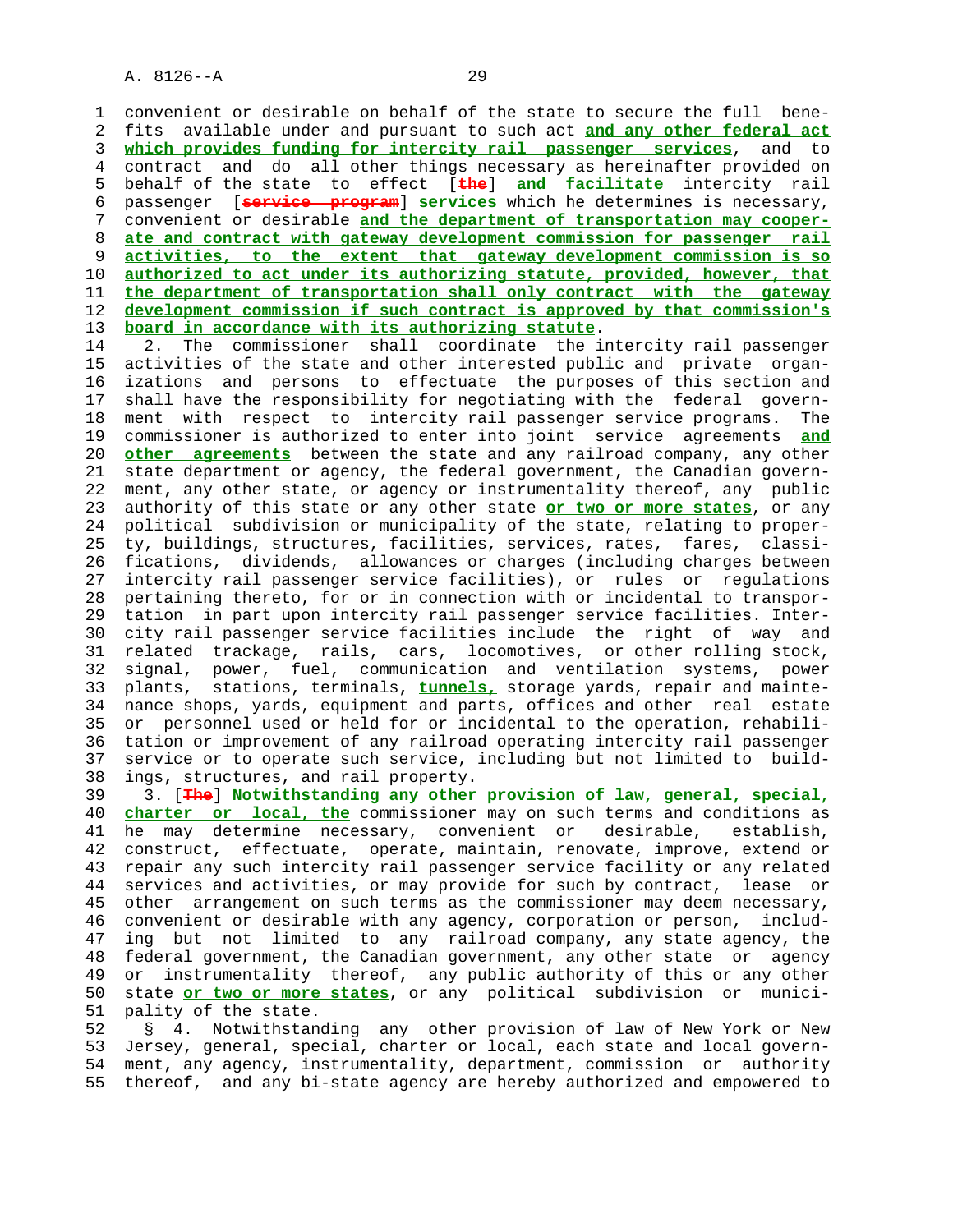1 cooperate with, aid and assist the Commission in effectuating the 2 provisions of this act, as it may be amended or supplemented hereafter.

 3 § 5. a. There shall be three commissioners of the Commission appointed 4 from this state, in accordance with section two of this act.

 5 b. Notwithstanding the foregoing, the initial three commissioners 6 shall be appointed by the commissioner of the department of transporta- 7 tion to serve for one year of the initial three-year term and the 8 commissioner of the department of transportation shall thereafter 9 appoint, for the remaining two years of such term, commissioners by and 10 with the advice and consent of the New York State Senate. Any commis- 11 sioners thereafter, shall be appointed by the commissioner of the 12 department of transportation by and with the advice and consent of the 13 New York State Senate.

 14 c. All vacancies in the office of commissioner of the Commission shall 15 be filled in the same manner as the original appointment.

 16 d. Each appointment to fill a vacancy occurring or existing by reason 17 of the expiration of a term, shall be for a term expiring on the first 18 day of May in the third year following the date of the expiration of the 19 term of the appointee's predecessor. Each appointment made to fill a 20 vacancy occurring or existing by reason other than the expiration of 21 term shall be for the unexpired portion of the term of the appointee's 22 predecessor.

 23 e. All commissioners from this state shall continue to hold office 24 after the expiration of the terms for which they are appointed and until 25 their respective successors are appointed and qualified. No period 26 during which any such commissioner shall hold over shall be deemed to be 27 an extension of the commissioner's term of office for the purpose of 28 computing the date on which a successor's term expires.

 29 f. Any commissioner from this state may be removed from office and 30 shall be removable by the commissioner of the department of transporta- 31 tion, for inefficiency, breach of fiduciary duty, neglect of duty or 32 misconduct in office, provided, however, that such member shall be given 33 a copy of the charges against him or her and an opportunity of being 34 heard in person, or by counsel, in his or her defense upon not less than 35 ten days' notice.

 36 g. The collective vote of the New York commissioners of the Commission 37 shall be determined by the affirmative vote of at least two of the New 38 York commissioners.

 39 § 6. Upon the concurrence of the state of New Jersey, the state of New 40 Jersey and the state of New York consent to suits, actions or 41 proceedings of any form or nature at law, in equity, or otherwise 42 (including proceedings to enforce arbitration agreements), against the 43 Commission, and to appeals therefrom and reviews thereof, except as 44 hereinafter provided. The foregoing consent does not extend to: (a) 45 suits, actions, or proceedings upon any causes of action whatsoever 46 accruing before the effective date of this act; (b) suits, actions or 47 proceedings upon any causes of action whatsoever, upon, in connection 48 with, or arising out of any contract, express or implied, entered into 49 or assumed by or assigned to the Commission before the effective date of 50 this act (including any supplement to, or amendment, extension or 51 renewal of any such contract, even if such supplement, amendment, exten- 52 sion or renewal is made on or after the effective date of this act), 53 regardless of whether such cause of action accrued before or after that 54 date; (c) civil suits, actions or proceedings for the recovery of statu- 55 tory penalties; and (d) suits, actions or proceedings for judgments, 56 orders or decrees restraining, enjoining or preventing the Commission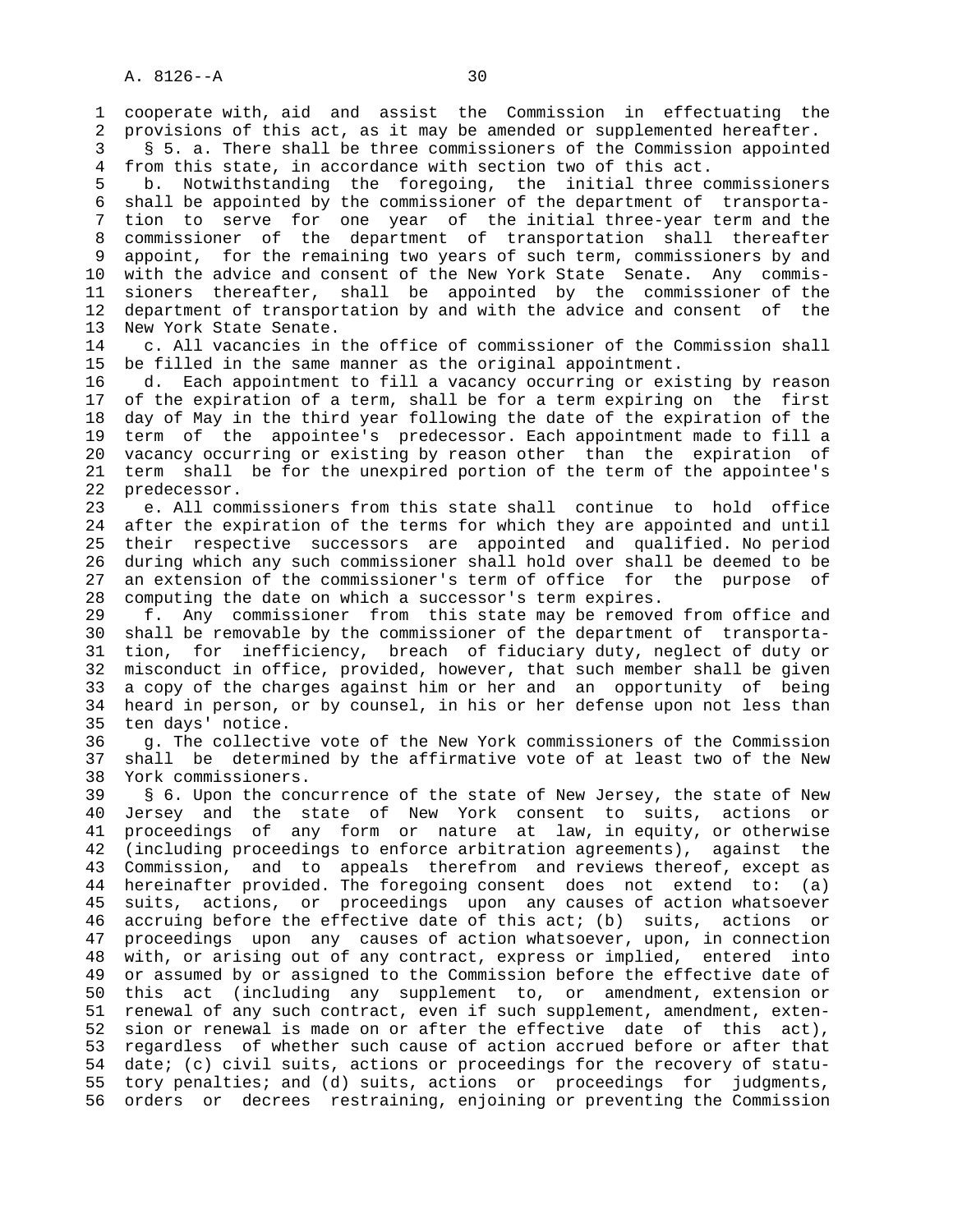1 from committing or continuing to commit any act or acts, other than 2 suits, actions or proceedings by the Attorney General of New Jersey or 3 by the Attorney General of New York, each of whom is hereby authorized 4 to bring such suits, actions or proceedings in his or her discretion on 5 behalf of any person or persons whatsoever who requests the Attorney 6 General to do so, except in the cases otherwise excluded by this act; 7 provided, that in any such suit, action or proceeding, no judgment, 8 order or decree shall be entered except upon at least two days' prior<br>9 written notice to the Commission of the proposed entry thereof. written notice to the Commission of the proposed entry thereof.

 10 The Commission shall be immune from liability as though it were the 11 state of New York, except to the extent that such immunity is waived by 12 the state of New York under section 8 of the New York court of claims 13 act.

 14 § 7. The Commission shall dissolve following a joint determination by 15 the Governor of New Jersey and the Governor of New York that the Project 16 has been completed or should be transferred to another agency, instru- 17 mentality or entity and: (i) any bonds or other securities issued and 18 any other debt incurred for such Project purposes have been repaid or 19 arrangements have been made to ensure such repayment in full, without 20 impairment of credit worthiness and; (ii) Amtrak is not unduly preju- 21 diced by such dissolution.

 22 § 8. Sections one, two, four, six and seven of this act establishing 23 the "Gateway Development Commission Act" may be amended, altered, 24 supplemented, or repealed from time to time through the enactment of law 25 by one state concurred in through the enactment of law in the other 26 state.

 27 § 9. Severability. (a) If any provision of this act or the application 28 thereof to any person or circumstance is held invalid, including as not 29 in accordance with federal law or federal constitutional requirements, 30 such invalidity shall not affect other provisions or applications of the 31 act which can be given effect without the invalid provision or applica- 32 tion and to this end the provisions of this act are declared to be 33 severable.

 34 (b) The provisions of this act, and the powers vested in the Gateway 35 Development Commission, shall be liberally construed to give effect to 36 the purposes of this act.

 37 § 10. (a) Sections one, two, four, six, seven and eight of this act 38 shall take effect upon the enactment into law by the state of New Jersey 39 of legislation having an identical effect with this act, but if the 40 state of New Jersey shall have already enacted such legislation, 41 sections one, two, four, six, seven and eight of this act shall take 42 effect immediately provided further that sections three, five and nine 43 of this act shall take effect when sections one, two, four, six, seven 44 and eight of this act take effect; provided that the state of New Jersey 45 shall notify the legislative bill drafting commission upon the occur- 46 rence of the enactment of the legislation provided for in this act in 47 order that the commission may maintain an accurate and timely effective 48 data base of the official text of the laws of the state of New York in 49 furtherance of effectuating the provisions of section 44 of the legisla- 50 tive law and section 70-b of the public officers law;

 51 (b) Provided that the Gateway Development Commission shall notify the 52 legislative bill drafting commission upon the occurrence of the intended 53 dissolution pursuant to section seven of this act in order that the 54 commission may maintain an accurate and timely effective data base of 55 the official text of the laws of the state of New York in furtherance of